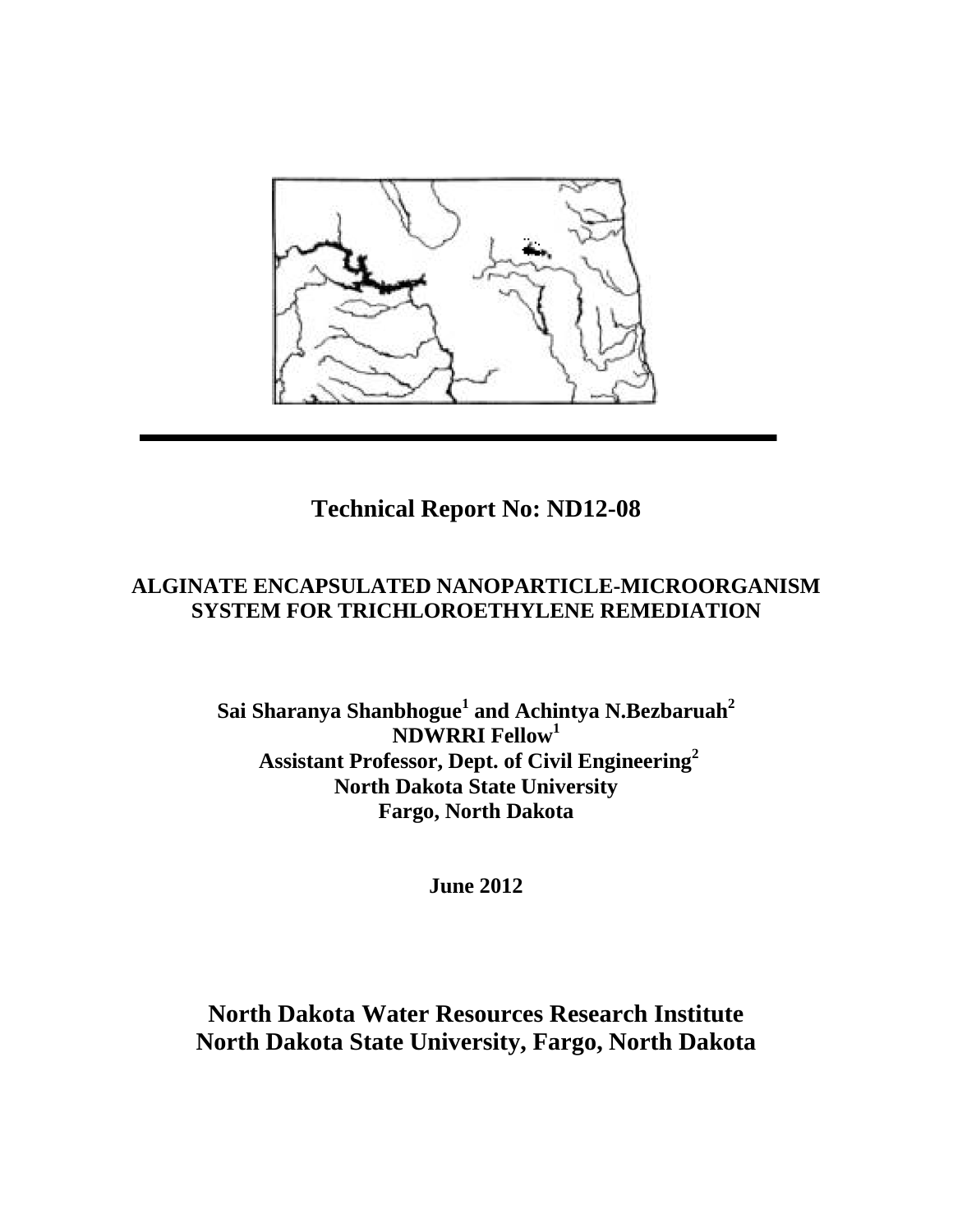# **ALGINATE ENCAPSULATED NANOPARTICLE-MICROORGANISM**

# **SYSTEM FOR TRICHLOROETHYLENE REMEDIATION**

**By**

**Sai Sharanya Shanbhogue1 Achintya N.Bezbaruah <sup>2</sup> WRRI Graduate Research Fellow<sup>1</sup> and Assistant Professor<sup>2</sup> Department of Civil Engineering North Dakota State University Fargo, ND 58105**

# **June, 2012**

*The work upon which this report is based was supported in part by federal funds provided by the United States of Department of Interior in the form of ND WRRI Graduate Research Fellowship for the graduate student through the North Dakota Water Resources Research Institute.*

*Contents of this report do not necessarily reflect the views and policies of the US Department of Interior, nor does mention of trade names or commercial products constitute their endorsement or recommendation for use by the US government.*

> **Project Period: March 1, 2011 – February 29, 2012 Project Number: 2011ND244B**

**North Dakota Water Resources Research Institute Director, G. Padmanabhan North Dakota State University**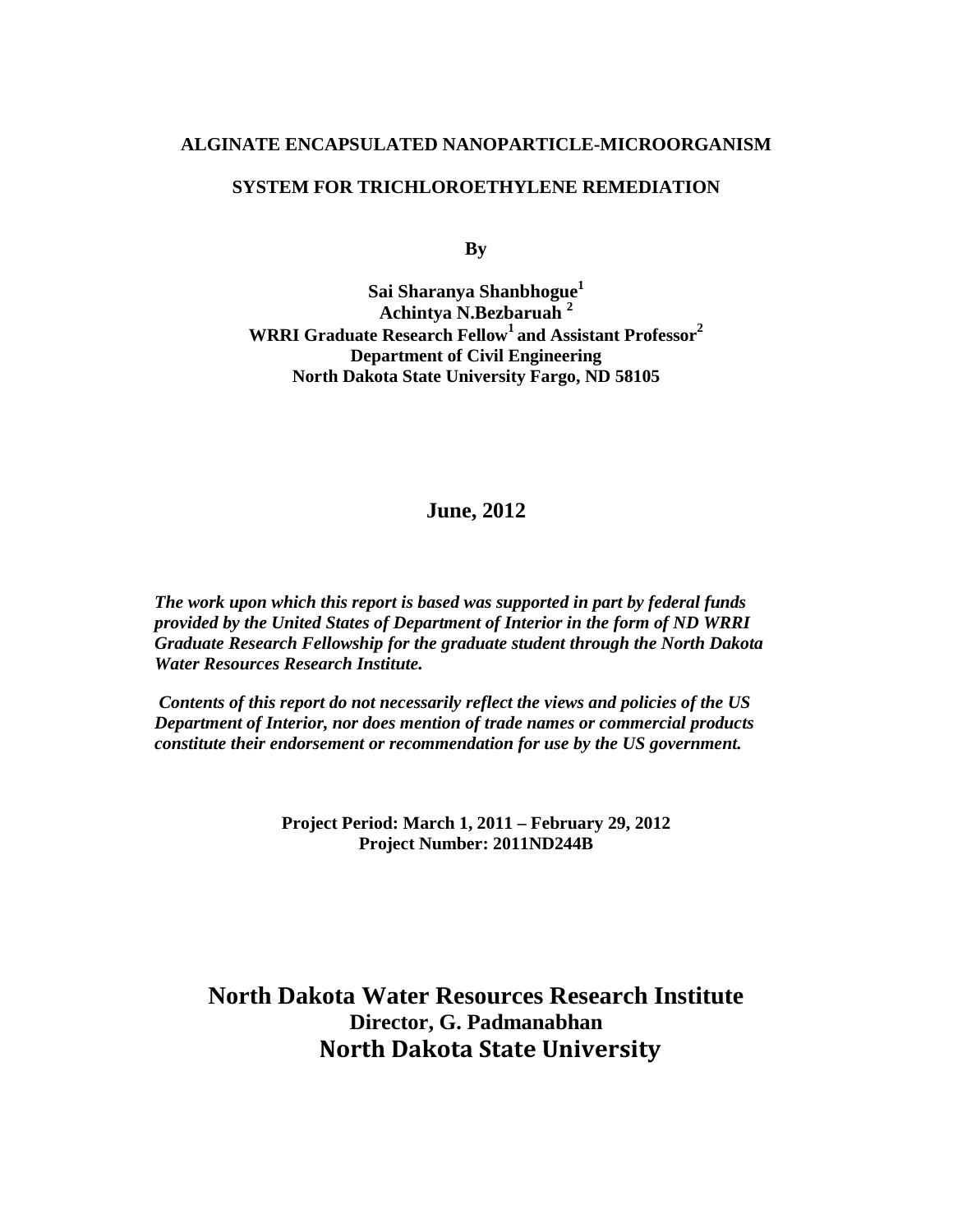# **TABLE OF CONTENTS**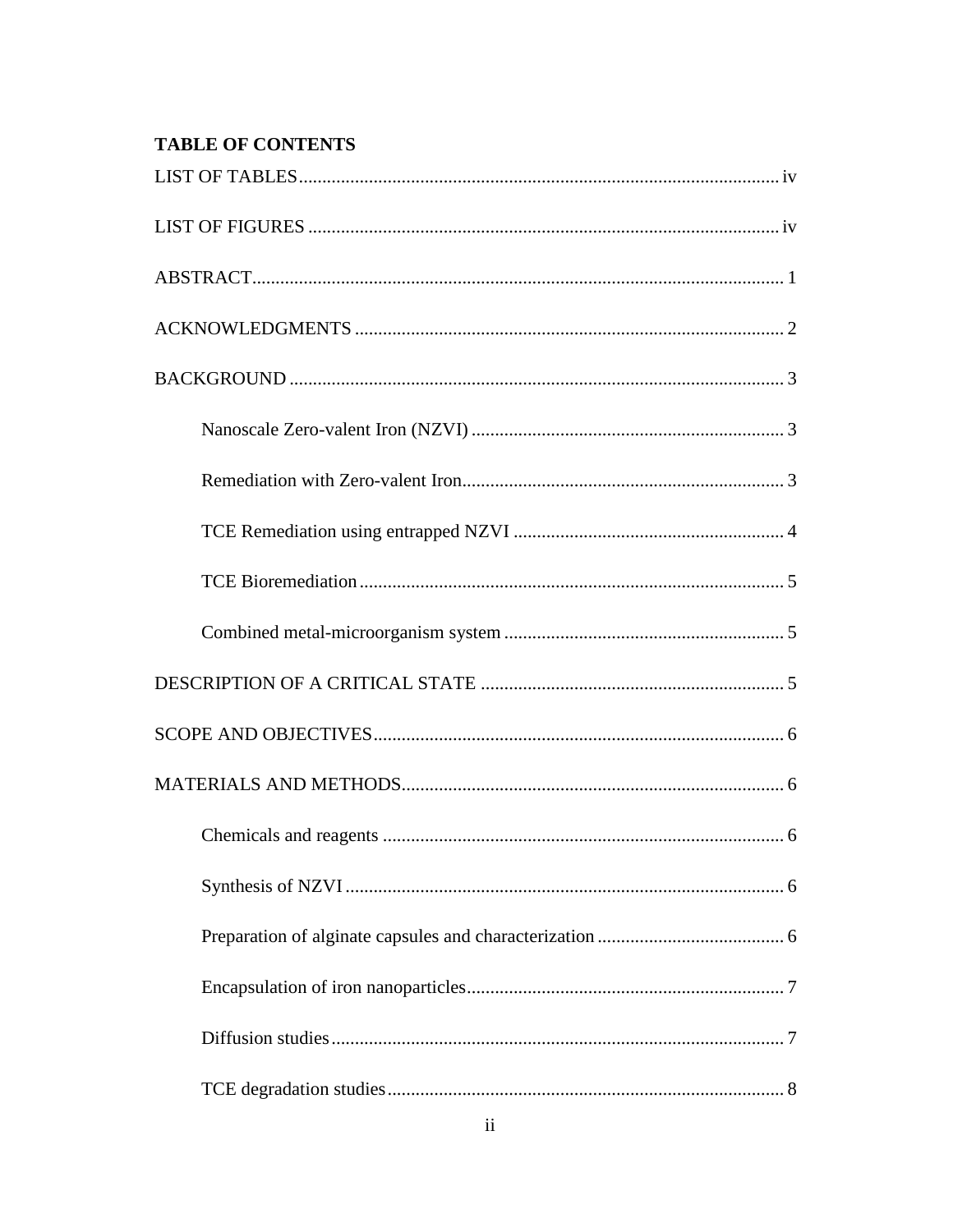<span id="page-3-0"></span>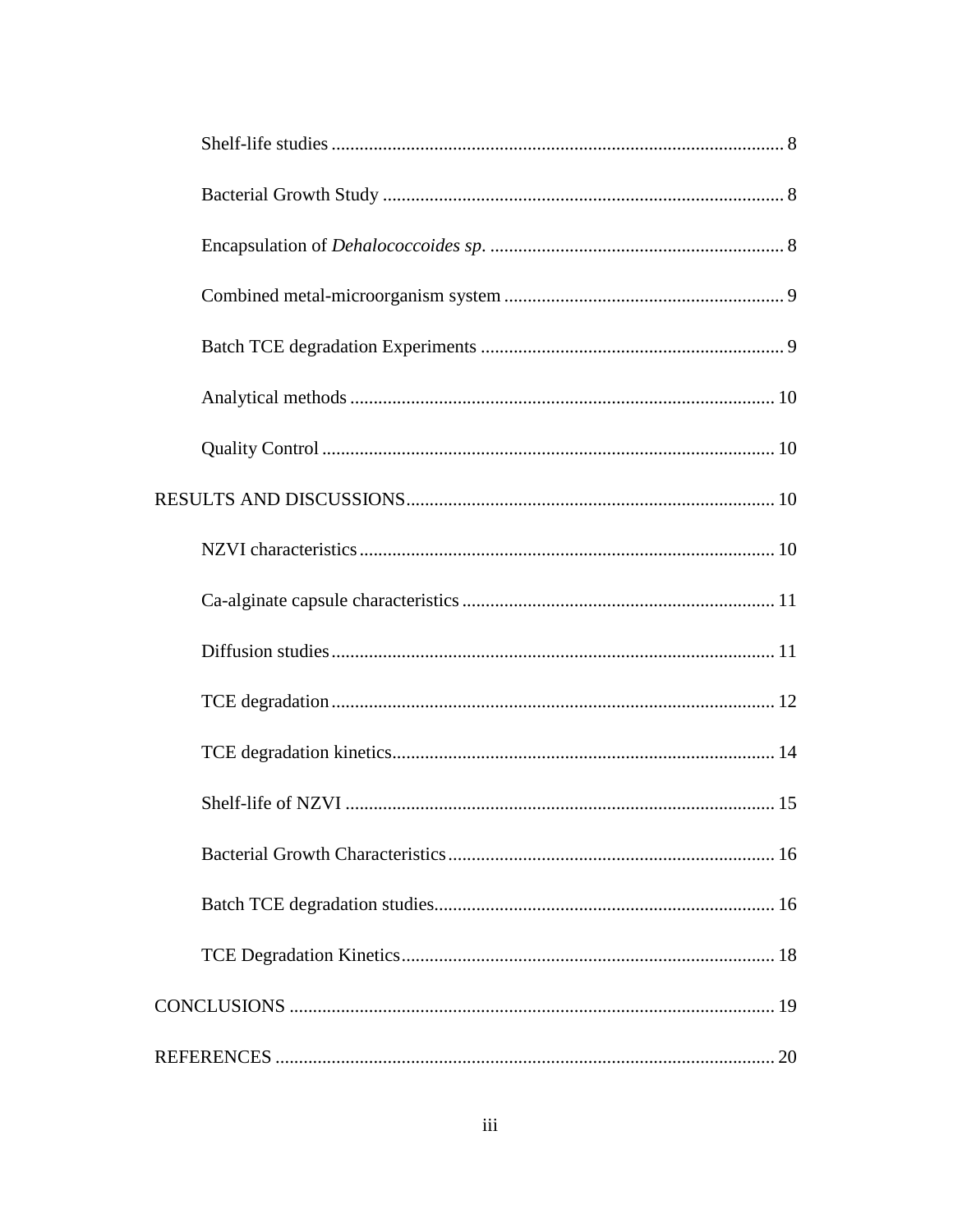# **LIST OF TABLES**

| Table                                                                             | Page |
|-----------------------------------------------------------------------------------|------|
| <b>Table .1:</b> Reaction rate constants calculated based on the results obtained |      |
| <b>Table 2:</b> Reaction rate constants calculated based on the results obtained  |      |

# <span id="page-4-0"></span>**LIST OF FIGURES**

Figure Page

| Fig 7: TCE removal using: (a) Encapsulated NZVI, (b) Encapsulated NZVI<br>(re-dosed), (c) Encapsulated D.BAVI, and (d) Combined metal-microorganism |  |
|-----------------------------------------------------------------------------------------------------------------------------------------------------|--|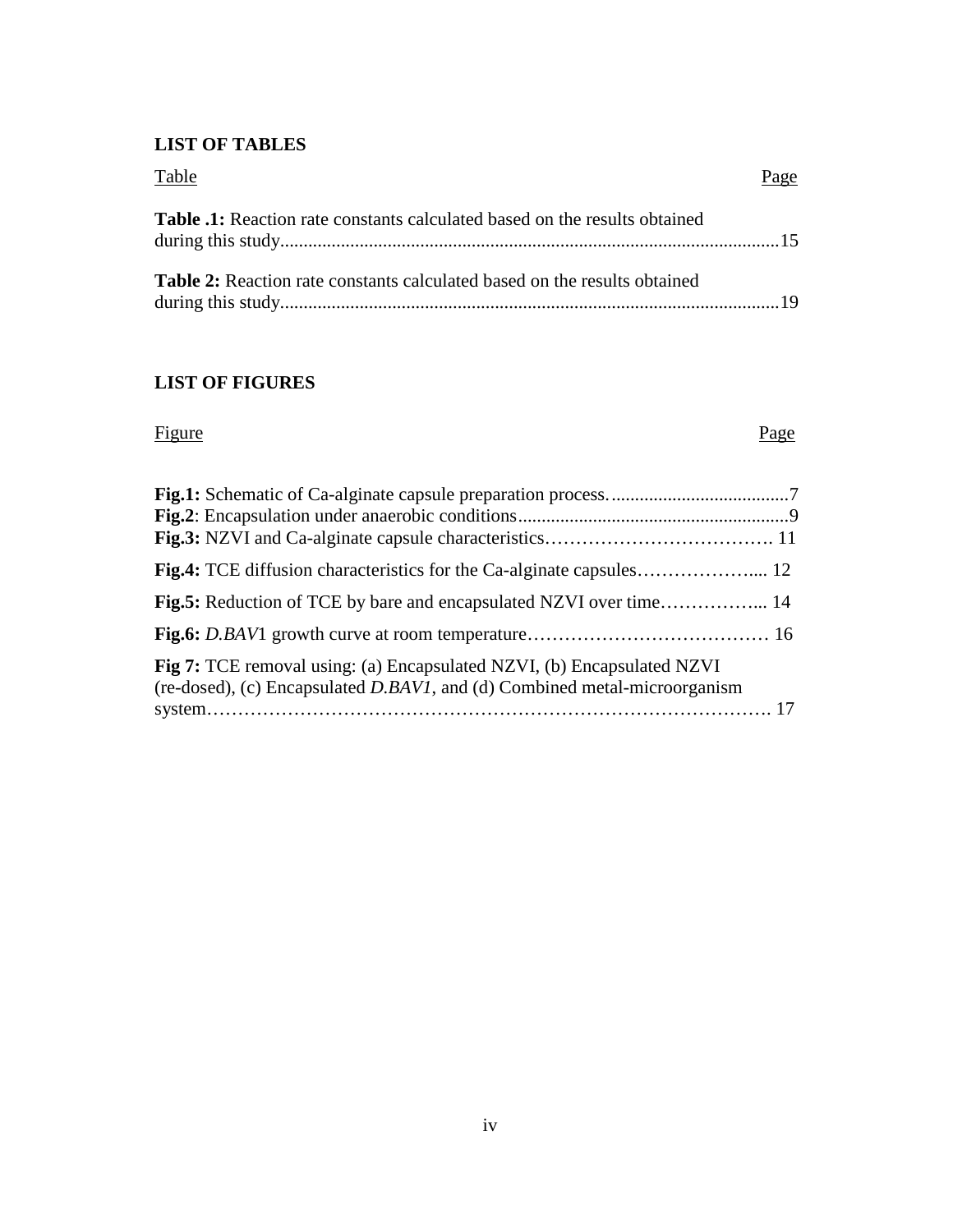# <span id="page-5-0"></span>**ABSTRACT**

Nanoscale zero-valent iron (NZVI) particles (10-90 nm) were encapsulated in biodegradable calcium alginate capsules for application in environmental remediation. Trichloroethylene (TCE) removal by encapsulated NZVI was 89-91% in 2 h, and the reaction followed first order kinetics for encapsulated NZVI systems with an observed reaction rate constant  $(k_{obs})$  of 1.92-3.23x10<sup>-2</sup> min<sup>-1</sup> and a surface normalized reaction rate constant  $(k_{sa})$  of 1.02-1.72x10<sup>-3</sup> L m<sup>-2</sup> min<sup>-1</sup>. TCE degradation reaction rates for encapsulated and bare NZVI were similar indicating no adverse affects of encapsulation on degradation kinetics. The shelf-life of encapsulated NZVI was found to be four months with little decrease in TCE removal efficiency. *Dehalococcoides BAV1* (*D.BAV*1) a bacterial strain capable of degrading TCE was co-encapsulated with NZVI and used in this study. The combined metalmicroorganism system is engineered with the expectation to increase TCE degradation efficiency, reducing the contaminant to its very benign forms. Batch redosing experiments were performed to test the efficacy of the combined *iron-DBAV*1 system over a 36-h time period. TCE re-dosing was done at 3 h and the experiment was continued up to 36 h. During the first three hours of the experiment 100% TCE removal was achieved apparently by the NZVI, and again 100% removal was achieved post re-dosing where *D.BAV*1accomplished the treatment. The conclusions on the role of NZVI and the microorganisms were drawn by comparing the data from the re-dosing experiments and the data from batch experiments conducted with only NZVI, or *D.*BAV1 encapsulated in Ca-alginate. However, the observations on the distinct roles played by NZVI and microorganisms should be viewed with the caveat that additional research is needed to establish them more conclusively.

The results from this study are expected to contribute to the body of knowledge for successful use of engineered nanoparticles for environmental remediation. The proof of concept experiments conducted for the first time with a combined microorganism-NZVI system have established that viable remediation systems can be designed where the beneficial aspects of both physico-chemical and biochemical processes can be harnessed.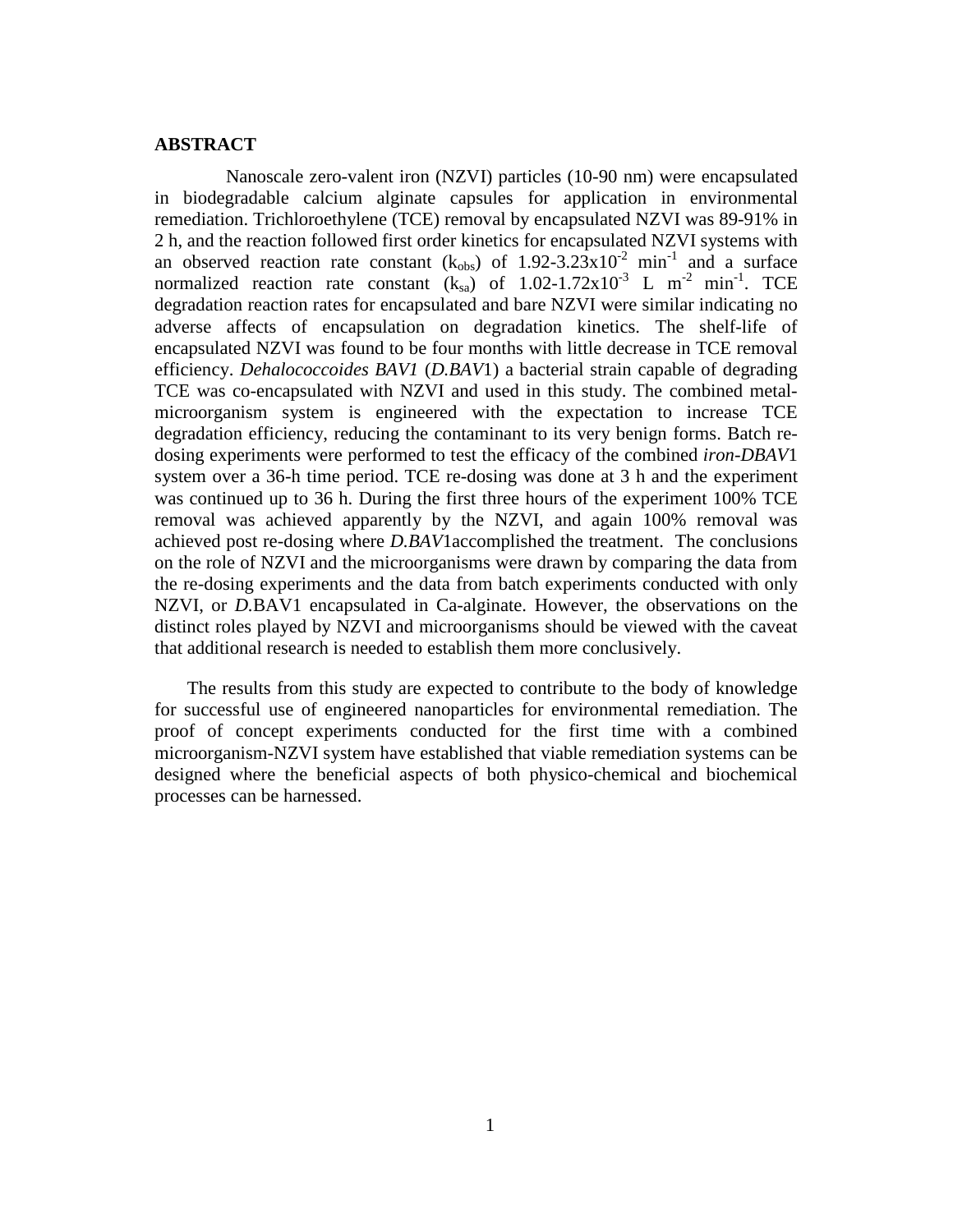# <span id="page-6-0"></span>**ACKNOWLEDGMENTS**

Stipend support and supplemental funding from the North Dakota Water Resources Institute are thankfully acknowledged. Sincere appreciation is due to the Department if Civil Engineering at North Dakota State University for funding portions of this study. The authors also wish to acknowledge Dr. Eakalak Khan for his valuable inputs.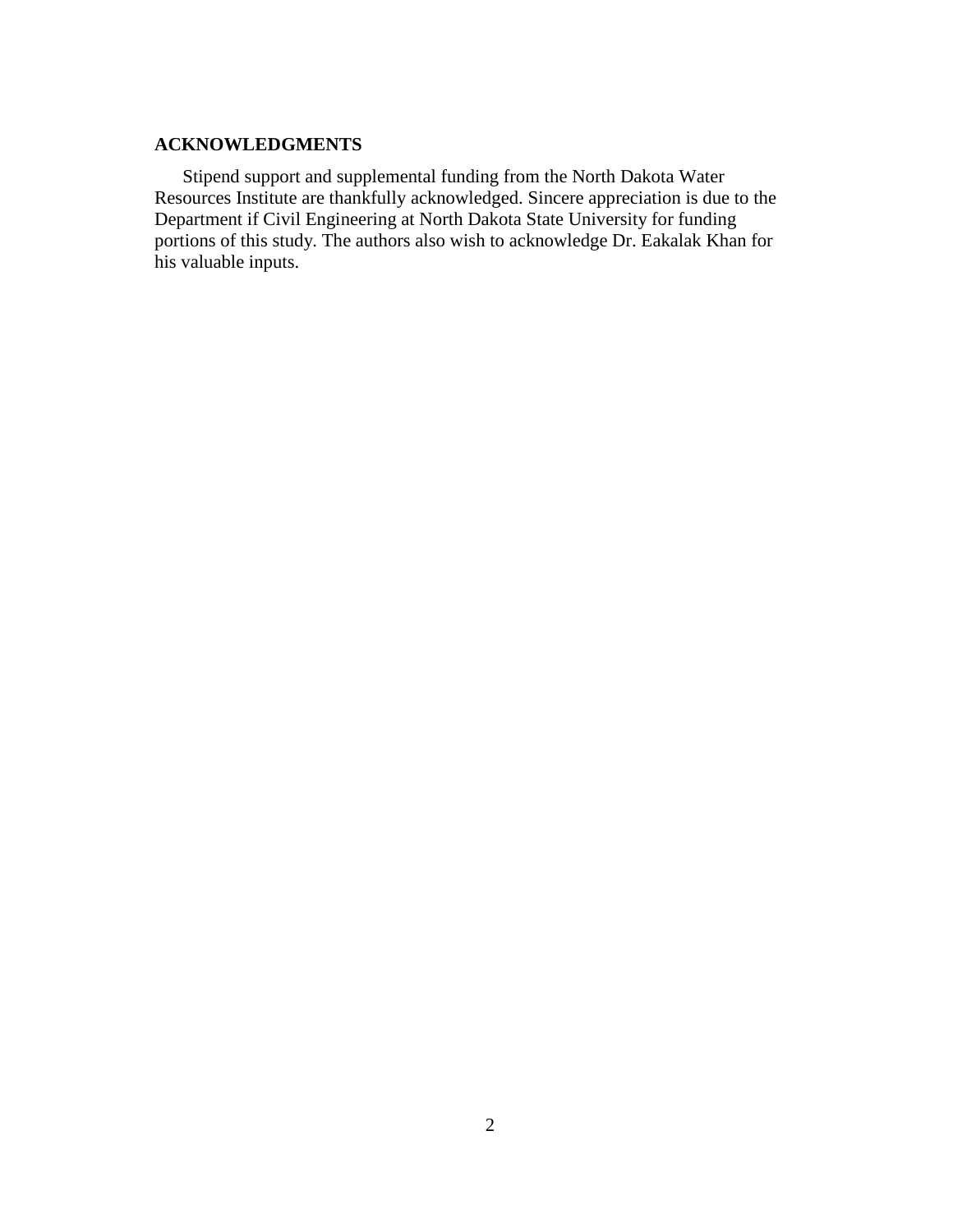## <span id="page-7-0"></span>**BACKGROUND**

Chlorinated solvents such as trichloroethylene (TCE) in particular represent one of the most problematic class of volatile organic compounds found in groundwater (Russell et al. 1992). A number of studies have demonstrated that the widespread presence of TCE in groundwater is a serious public concern due to the hazardous nature of this contaminant (Ellis and Rivett 2007; Pant and Pant 2010; Tsai et al. 2011). The MCL for TCE in drinking water is  $5 \mu g/L$  or parts per billion (ppb) (USEPA 1997).

TCE is a dense non-aqueous-phase liquid (DNAPL), and has the ability to penetrate deep into the aquifer much below the water table. Once in the aquifer TCE gets dissolved in water to form plumes and may remain in the aquifer over several decades depending on the concentration. The size of these plumes may even be a few kilometers depending on the sorption capacity of aquifer materials and reactivity of TCE (Jackson 1998; Rivett et al. 2001). Improper storage and use of TCE has resulted in a number of spills which ultimately found their way to the local regional aquifers. Spills can result in extremely high concentrations (approaching TCE solubility limits) which would call for remedial action. TCE is among the most pervasive chlorinated solvents in groundwater at hazardous waste sites in the United States (National Research Council; Lu et al 2005; Knox and Canter 1996) and its wide spread use, mobility and persistence causes the greatest risk of groundwater contamination.

## <span id="page-7-1"></span>**Nanoscale Zero-valent Iron (NZVI)**

Iron nanoparticles used for environmental remediation have average particle sizes in the range of 12.5- 80 nm ((Bezbaruah et al. 2009; Bezbaruah et al. 2011). NZVI particles have significantly much higher reactive surface areas when compared to other larger iron particles (micro particles and iron fillings)(Zhang 2003). The average BET surface areas of NZVI reported in literature range between  $25{\text -}54~{\text m}^2{\text g}^{-1}$ (Bezbaruah et al. 2011; Zhang 2003) compared to 1-2  $m^2g^{-1}$  for micro iron particles (Sigma-Aldrich, 2007).

#### <span id="page-7-2"></span>**Remediation with Zero-valent Iron**

Nanoscale Zero-valent Iron (NZVI) particles have been used to remediate a wide range of environmental contaminants including chlorinated compounds (Bezbaruah et al. 2011; (Kim et al. 2010a; Wang and Zhang, 1997), heavy metals (Kanel et al., 2005; Klimkova et al. 2011; pesticides (Thompson et al. 2010); (Joo and Zhao 2008) and explosives (Gregory et al. 2004).

The zero-valent iron (ZVI) remediation process is a two-electron redox reaction. The standard electrode pote

ntial of the zero-valent iron system is -0.44V (Milazzo et al., 1978). A wide range of environmentally problematic contaminants (especially chlorinated hydrocarbons like Trichloroethylene) get oxidized in a thermodynamically feasible oxidationreduction reaction. In this reaction the  $Fe^{(0)}$  gets oxidized (loses electrons) whereas the target contaminant gains the electrons from the iron thereby getting reduced.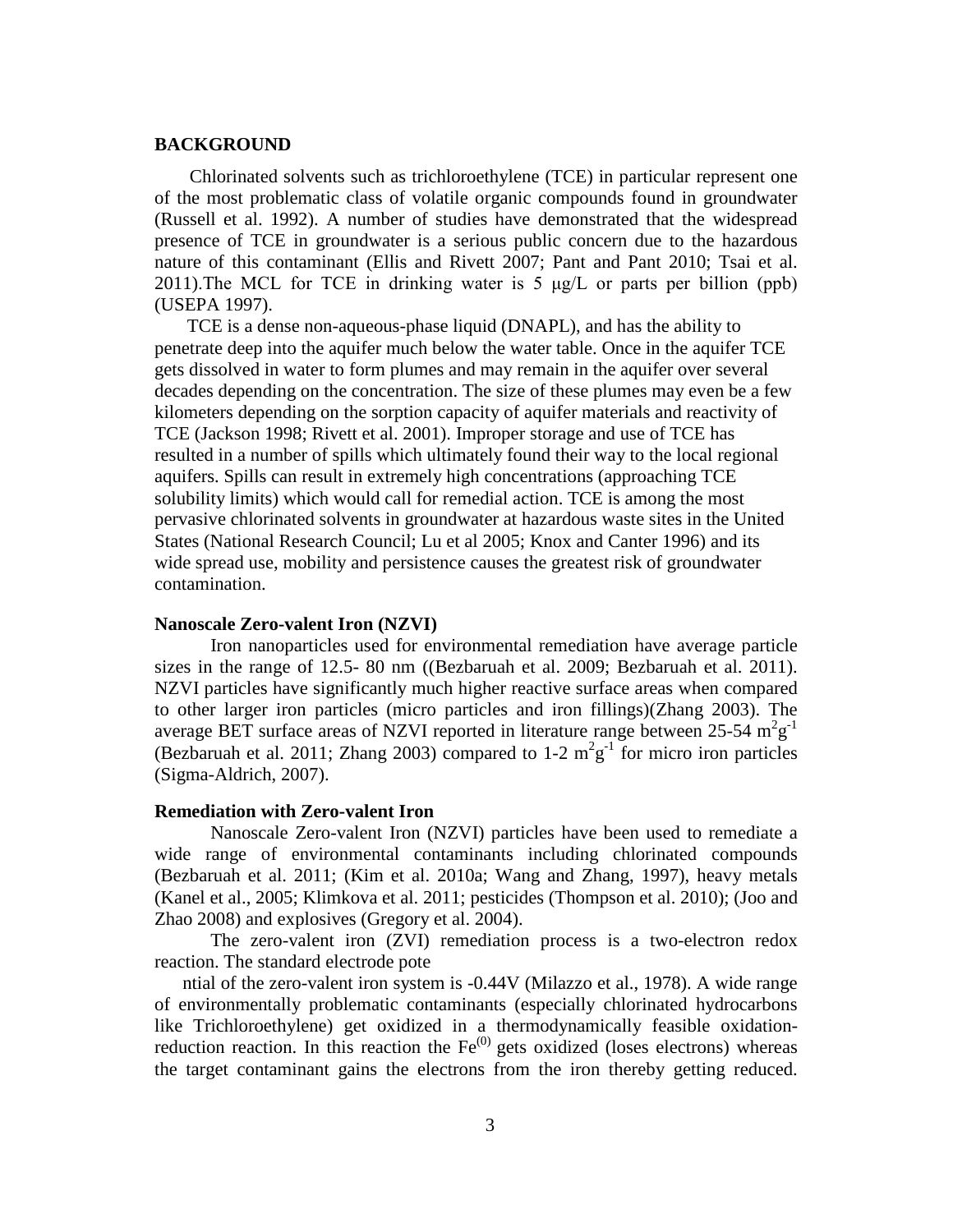(Johnson et al., 1996, Kim et al., 2010). Matheson and Tratnyek (1994) have described the iron-contaminant reaction (oxidation-reduction) as follows:

$$
\text{Fe}^{(0)} \to \text{Fe}^{+2} + 2\text{e}^{\cdot} \n\text{R-X} + 2\text{e}^{\cdot} + \text{H}^+ \to \text{R-H} + \text{X}^{\cdot} \n(2-1) \n(2-2)
$$

Matheson and Tratnyek (1994) also established that NZVI may possibly have two other competing pathways while reacting with water/ dissolved oxygen as indicated below:

$$
\text{Fe}^{(0)} + 2\text{H}_2\text{O} \to \text{Fe}^{+2} + \text{H}_2 + 2\text{OH}^{\bullet} \tag{2-3}
$$

2 Fe<sup>(0)</sup> +O<sub>2</sub> +2H<sub>2</sub>O  $\rightarrow$  2Fe<sup>2+</sup>+4 OH  $(2-4)$ 

From equations (2-3) and (2-4) it is evident that the reactive iron gets consumed/used up by non-target contaminants. Therefore it is essential to eliminate any dissolved oxygen in water in order to maximize contaminant removal efficiency using NZVI.

NZVI particles are inherently highly mobile with the tendency to settle down and potentially agglomerate. This property may cause them to settle down or agglomerate into the aquifer pores which is highly undesirable. The agglomeration of NZVI takes place due to the interparticulate magnetic and van der Waals forces between the particles(Bezbaruah et al. 2009). In a possible effort to overcome the mobility and settlement problems associated with NZVI, the NZVI particles can be "encapsulated" in a polymer, for the effective delivery of reactive materials to the target contaminant. "Encapsulation can be defined as a process of confining active compounds within a matrix or membrane in particulate form to achieve one or more desirable effects" (Chan et al., 2009)..Encapsulation technique, for the remediation of TCE was investigated for the first time in 2011 by Bezbaruah et al., using nano scale zero-valent iron encapsulated in Ca-alginate capsules. The TCE removal efficiency of the encapsulated iron system was found to be  $\sim$  90 % over a 2 hr reaction interval, establishing the efficiency of the Ca-alginate encapsulated iron system and usability of the encapsulation technique for environmental remediation applications.

Alginates, which are derived from seaweeds, have been extensively used for encapsulation. This is because the encapsulation process that involves the material is simple, mild and non-toxic (Chan et al., 2009). Ca-alginate is non-toxic, biodegradable, and sparsely soluble in water making it an ideal polymer for use in environmental applications (Bezbaruah et al. 2009; Chan et al. 2010; Lai et al. 2008). The porous nature of Ca-alginate allows solutes to diffuse and come in contact with the encapsulated reactive materials (Bezbaruah et al. 2009; Huang and Zhihui 2002).

## <span id="page-8-0"></span>**TCE Remediation using entrapped NZVI**

Entrapment of NZVI has been effectively used for the remediation of TCE. He et al. 2010 used bi-metallic NZVI/Pd system entrapped in carboxymethyl cellulose (CMC) for TCE removal. The CMC entrapped NZVI/Pd system removed TCE with an 80% efficiency. The bi-metallic NZVI/Pd system has also been used by Kim et al. 2010 who achieved a 99.8% TCE removal efficiency using alginate for NZVI/Pd entrapment. This system has a high removal efficiency, however, Pd is considered to be toxic to the environment. Alginate entrapped NZVI/powdered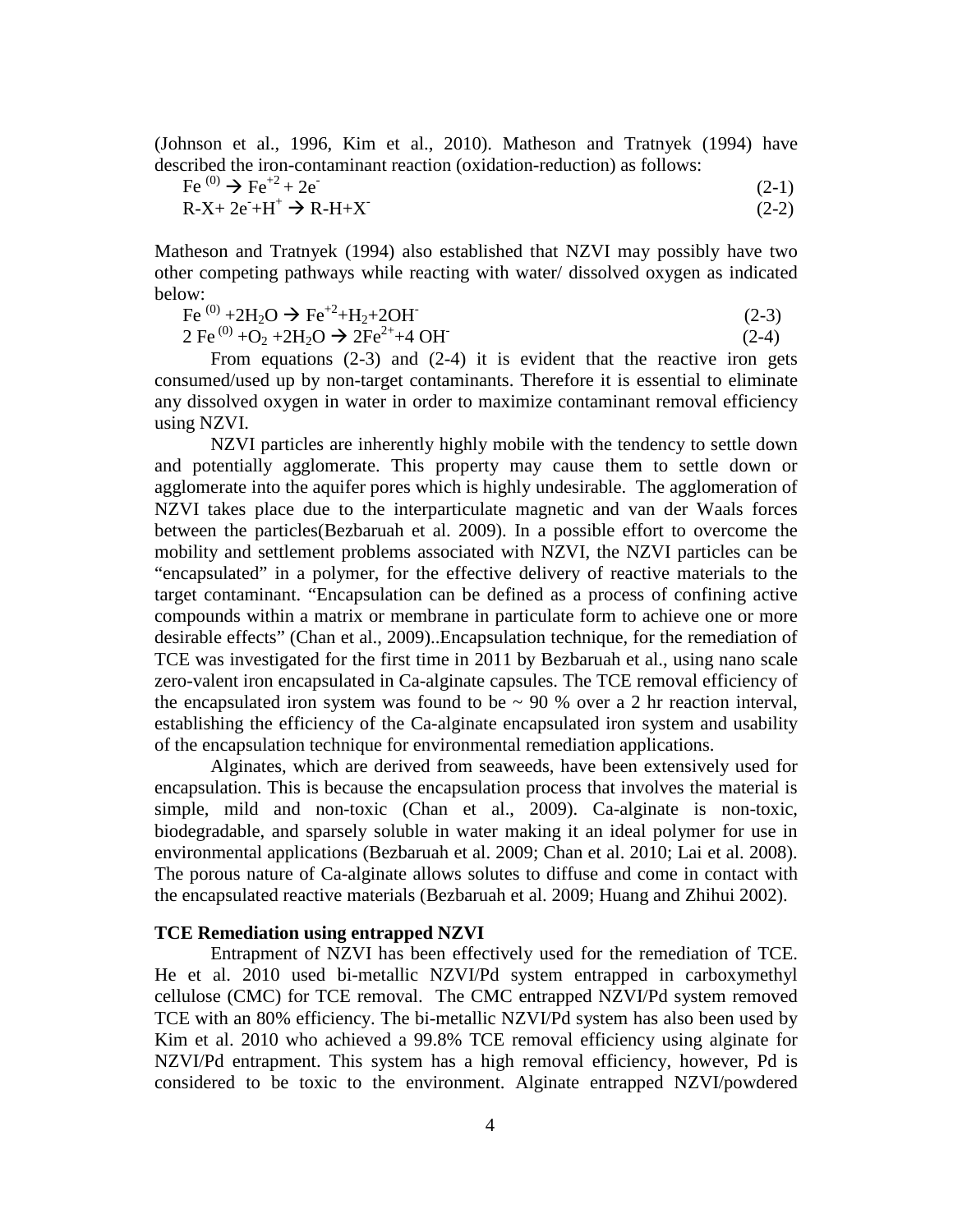activated carbon (PAC) system removed only 62% TCE (Kim et al. 2010a). Wang et al 2010 used a Poly (methyl methacrylate) (PMMA) entrapped NZVI system to remediate TCE from an aqueous solution with a TCE removal efficiency of  $\sim 62$  %.

## <span id="page-9-0"></span>**TCE Bioremediation**

Bioremediation of TCE using microbial strains (capable of metabolizing TCE) is a cost effective remedial strategy (Capiro et al. 2011). A number of research studies have shown that dechlorinating bacterial strains are capable of reductive dechlorination within close proximity of the DNAPL zones. In line with these findings, the biodegradation potential of TCE and its daughter products have been thoroughly studied and investigated. Research has revealed that chlorinated ethenes can be biologically degraded by three types of metabolic processes. Maymo-Gatell et al. (1999) have pointed out that TCE undergoes complete dechlorination under anaerobic conditions yielding ethane or ethene as the final products depending on the microbial strain used to bring about the degradation. Different anaerobic strains have been explored for reductive dechlorination of halogenated hydrocarbons with the most popular strain being Dehalococcoides. The popularity of the *Dehalococcoides sp.* for TCE degradation is attributed to the fact that this strain can degrade TCE, reducing the contaminant to benign by-products (i.e. Ethane) (Maymo-Gatell et al. 1999; Krajmalnik-Brown et al. 2004; Cupples et al. 2003; Pant and Pant 2010).

#### <span id="page-9-1"></span>**Combined metal-microorganism system**

Research is in progress to synergistically utilize the combined effects of NZVI and microbes in order to establish a remediation system for effective dechlorination of TCE (Kirschling et al., 2010). In order to engineer a remediation system which uses the combined desired effects of NZVI and microorganisms, it is essential to understand the interactions between the metal and microorganism system. There is limited literature to address NZVI-microorganism interaction. The available literature indicates that there is a strong possibility to use NZVI and microorganisms together in a single system for increased dechlorination of halogenated organics. Shabnam (2011) established that the NZVI-microorganism interactions are dependent on the: (i) NZVI concentration; (ii) bacterial phase (i.e. whether the microorganism is in lag, growth or death phase while NZVI is being dosed); and (iii) experimental conditions (i.e. stirring speed). In general different bacterial strains responded differently to NZVI dosage. There was found to be a negative correlation between NZVI dose and bacterial growth. NZVI-microorganism interaction is bacterial growth phase dependant. Microorganisms in active growth phase are not affected by NZVI. On the other hand, microorganisms in their lag phase of growth (i.e. non-dividing) cells are adversely affected by NZVI.

# <span id="page-9-2"></span>**DESCRIPTION OF A CRITICAL STATE**

The United States Environmental protection Agency (USEPA) reports that 61% of the Superfund Sites are contaminated with TCE. The groundwater in Valley City,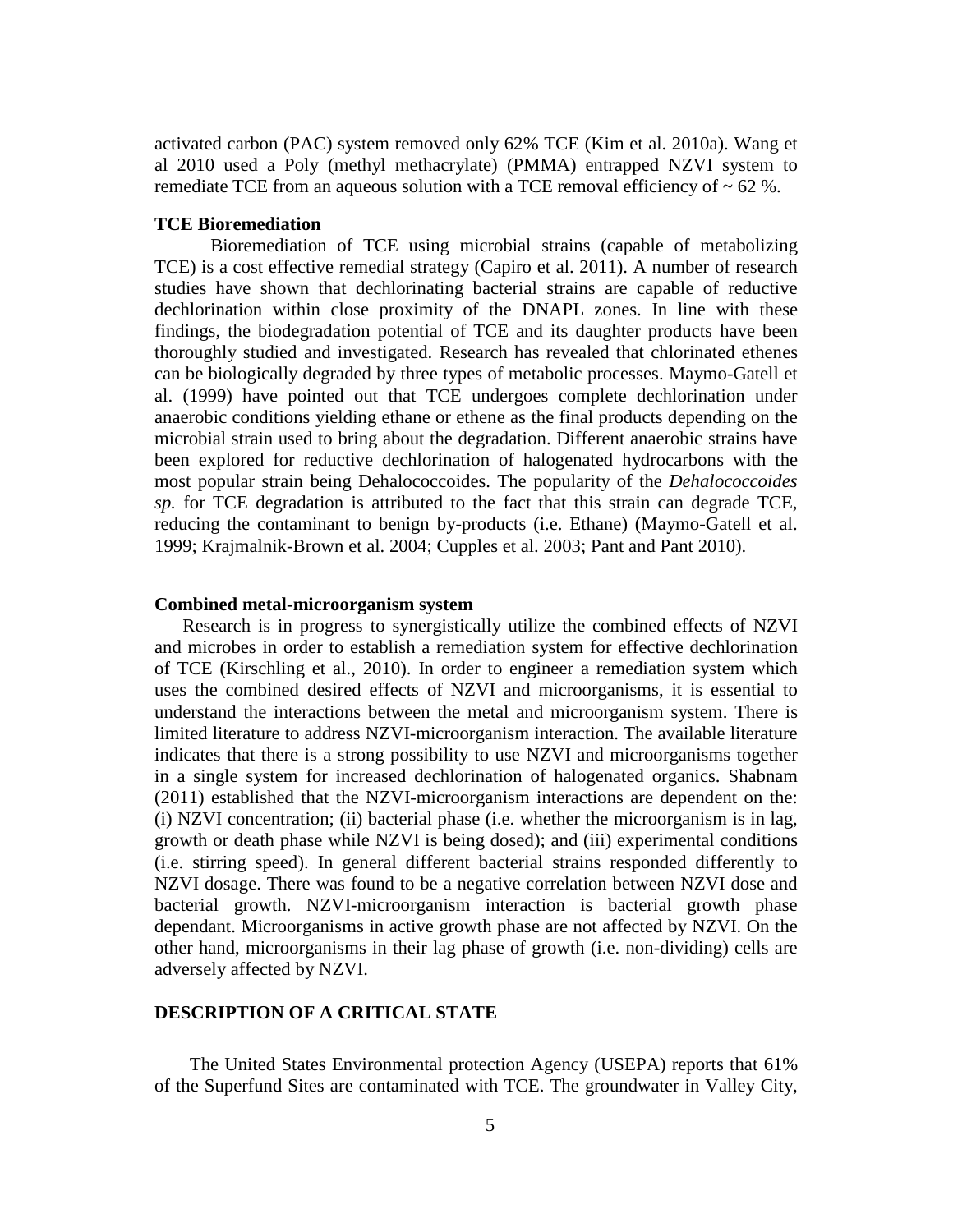North Dakota has been adversely affected by TCE contamination due to industries, landfills and factories. Sheyenne River at Valley City has TCE levels beyond the acceptable limits (5µg/L) as prescribed by USEPA. The City of Lisbon, ND is also affected by high TCE contamination. West Fargo, ND has a huge contaminated site. This contamination occurred due to the leak from a dry cleaning facility and has affected the city's water supply chain for which the city has started an expensive clean-up process. The results from a survey was conducted in Valley City on 6826 people who consumed water contaminated with TCE revealed some sort of health impairment in 4 out of 6 people. The development of new TCE spill remediation technologies can potentially abate these issues.

# <span id="page-10-0"></span>**SCOPE AND OBJECTIVES**

The broad objective of this research is to test the efficacy of a metalmicroorganism system for TCE remediation.

The specific objectives of this research are as follows:

- Encapsulation of NZVI in Ca-alginate capsules.
- Determine whether alginate encapsulated NZVI (in alginate polymer) is effective for TCE remediation.
- Encapsulation of TCE degrading bacteria in Ca-alginate capsules.
- Determine whether encapsulated TCE degrading bacteria (*Dehalococcoides BAV1*) are effective for TCE remediation.
- Test the efficacy of the combined metal-microorganism system for TCE remediation.
- Quantify the reaction kinetics of TCE degradation:
	- $\triangleright$  Using NZVI
	- $\triangleright$  Using bacterial strains
	- $\triangleright$  Combined metal-microorganism system.

## <span id="page-10-1"></span>**MATERIALS AND METHODS**

#### <span id="page-10-2"></span>**Chemicals and reagents**

Calcium chloride (CaCl<sub>2</sub>, ACS grade, BDH), sodium alginate (production grade, Pfaltz & Bauer), methanol (production grade, BDH), maltodextrin (food grade, Aldrich), *Dehalococcoides* sp. strain BAV1 (pure culture, ATCC) and trichloroethylene (TCE, ACS Grade, 99.5% pure) were used as received.

# <span id="page-10-3"></span>**Synthesis of NZVI**

NZVI particles were synthesized using the borohydride reduction of ferrous iron and passivation technique reported by others (Eq. 1, Liu and Lowry 2006; Bezbaruah et al. 2009).

$$
2Fe^{2+} + BH_4 + 3H_2O \rightarrow 2Fe^0 + H_2BO_3 + 4H^+ + 2H_2
$$
 (1)

#### <span id="page-10-4"></span>**Preparation of alginate capsules and characterization**

A sodium (Na) alginate solution was prepared by dissolving 10g of Na-alginate in 1 L of de-ionized (DI) water. Alginate capsules were made using a variable flow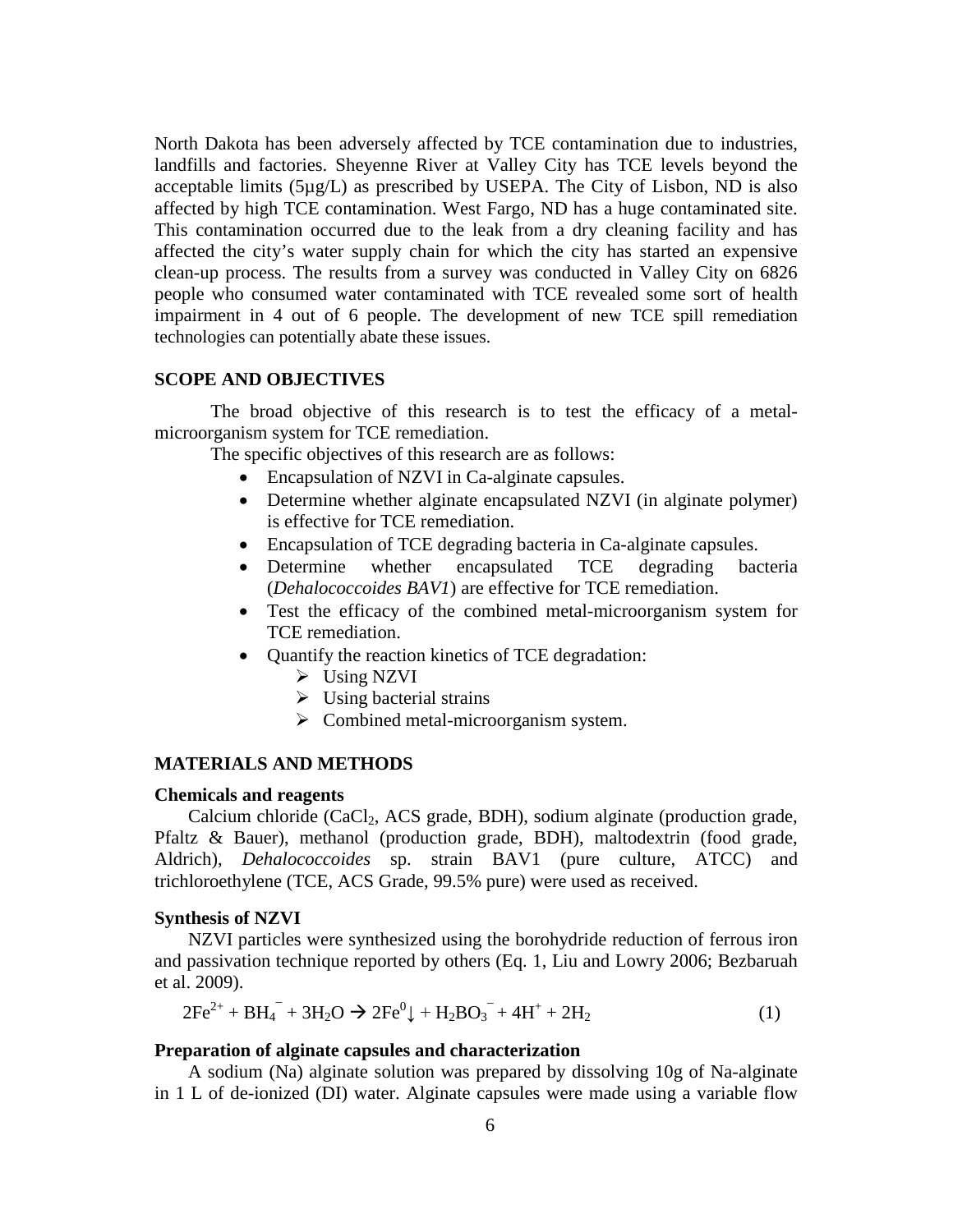mini-pump (VWR, 0.1 mm ID tubing, 1.5 mL min<sup>-1</sup> flow rate). CaCl<sub>2</sub> (0.25 g) and maltodextrin (4.0 g) were dissolved in DI water (6 mL). Fifty milliliters of the Naalginate solution (10 g  $L^{-1}$ ) was transferred to a 250 mL glass beaker and continuously stirred at 600 rpm using a magnetic stirrer. The CaCl $_2$ /maltodextrin mixture was then pumped drop-wise into the Na-alginate solution from a height of 6 cm from the solution surface (Fig. 1). The capsules formed were continuously stirred in the Na-alginate solution for  $\sim 10$  min and rinsed several times using DI water. They were then transferred into a  $2\%$  CaCl<sub>2</sub> solution for 30 min with constant stirring. The resulting capsules were allowed to harden in a  $2\%$  CaCl<sub>2</sub> solution for 6 h before being used in batch studies. To store the capsules for longer time,  $2\%$  CaCl<sub>2</sub> was used. All procedures were carried out at room temperature  $(22 \pm 2^{\circ}C)$ .



<span id="page-11-2"></span>**Fig.1:** Schematic of Ca-alginate capsule preparation process. For NZVI encapsulation, 30 mg NZVI particles were added to the solution in beaker A and deoxygenated solutions were used

#### <span id="page-11-0"></span>**Encapsulation of iron nanoparticles**

Encapsulation of NZVI in Ca-alginate was done following the capsule preparation method described earlier. The CaCl<sub>2</sub> (0.25 g) and maltodextrin (4.0 g) were mixed with 30 mg of NZVI in 6 mL deoxygenated DI water, and the mixture was stirred to ensure homogeneity. The alginate-maltodextrin-NZVI mixture was then purged with  $N_2$  gas (ultra high purity grade) for  $\sim$ 20 min to remove any air bubbles present before being dropped into the Na-alginate solution.

NZVI loss during the encapsulation was estimated by flushing the pipes and the pump with copious amount of methanol. The methanol flushed NZVI was collected and dried in the oven for a short period and the NZVI was weighed. This exercise was repeated for 5 independent batches of encapsulated NZVI and the results were averaged.

#### <span id="page-11-1"></span>**Diffusion studies**

Diffusion studies were conducted in reactors (40 mL amber glass vials) with 25 mL. TCE solution (30 and 40 mg  $L^{-1}$ ) and 300 alginate capsules without NZVI. The reactor caps were fitted with a Teflon septum seal to avoid possible sorption by the plastic caps. The diffusion of TCE from the bulk solution into the capsules was monitored over time. The reactors were shaken in a custom-made end-over-end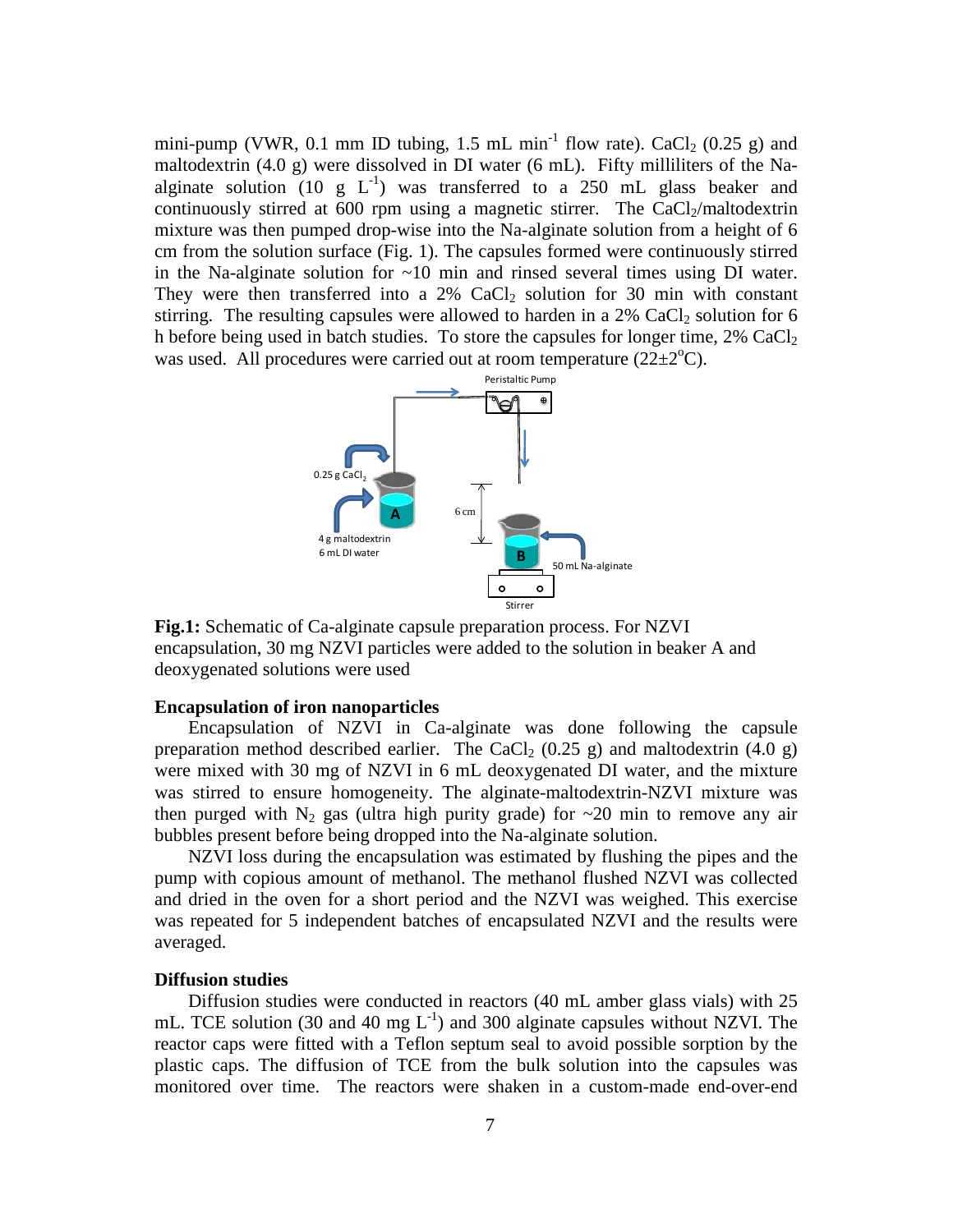rotary shaker (28 rpm) to reduce mass transfer resistance. Aliquots (40  $\mu$ L) of bulk solution were collected over time and analyzed for TCE.

#### <span id="page-12-0"></span>**TCE degradation studies**

Batch TCE degradation experiments were conducted with bare and encapsulated NZVI at room temperature in 40 mL amber glass vials (reactors) fitted with Teflon septum. Deoxygenated TCE solution (25 mL) of specific concentration (1, 10, 30, and 40 mg  $L^{-1}$ ) was used in each reactor along with a definite amount of encapsulated NZVI (30 mg NZVI). The reactor headspace was purged with  $N_2$  gas. All the reactors were rotated end-over-end at 28 rpm in the custom-made rotary shaker. Experiments with (a) only TCE (blank), (b) alginate capsules (with no NZVI) and TCE (control), (c) bare NZVI (not encapsulated) and TCE, and (d) encapsulated NZVI and TCE were conducted. Samples were withdrawn over time and then analyzed for TCE.

# <span id="page-12-1"></span>**Shelf-life studies**

Shelf-life study was conducted for the encapsulated NZVI for a 6-month period. NZVI particles were synthesized in a single batch  $(\sim 3 \text{ g})$  and encapsulated in Caalginate (30 mg NZVI in each batch of capsules). Each batch of encapsulated NZVI was stored in a 45-mL vial containing 2% CaCl2 (made with deoxygenated DI water). The vials were purged with N2 gas and closed air tight to prevent possible NZVI oxidation. The vials were wrapped in aluminum foils to prevent any possible photo reactions and stored in a cabinet at room temperature. At least two sacrificial vials were taken out every month and TCE (initial concentration 30 mg L-1) degradation batch studies were conducted using the encapsulated NZVI as described earlier (see TCE degradation studies).

# <span id="page-12-2"></span>**Bacterial Growth Study**

Bacterial growth study was conducted to understand the growth behavior of *D.*BAV1 and determine the optimal time for the collection of bacteria for the NZVIbacteria batch experiments. The pure bacterial culture obtained from ATCC was grown in mineral salt media (MSM). Aliquot (1 mL) of *D.*BAV1 from ATCC supplied pure culture was inoculated into 50 mL of MSM and grown at  $30^{\circ}$ C overnight under constant shaking at 100 rpm in an orbital shaker (stock solution). Aliquots (100  $\mu$ L) were collected using sterilized/disposable pipette tips from the stock solution over a 0-36 h time interval for bacterial count. Following the process of serial dilution, the spread plate method was used to count the number of bacterial colonies and thus, the, viable cells. The bacterial growth was monitored over a 36 h time period. The growth studies were performed under a hood, with  $N_2$  purged media to ensure anaerobic conditions. During aliquot withdrawal there may have been some exposure to air (oxygen), but utmost effort was taken to ensure anaerobic conditions. All experimental glassware and work spaces were sterilized prior to use.

## <span id="page-12-3"></span>**Encapsulation of** *Dehalococcoides sp***.**

The encapsulation of *D*.BAV1 was done following the methods described by Bezbaruah et al (2011). Bacterial sample (1mL) along with  $0.25$  g CaCl<sub>2</sub> and 4g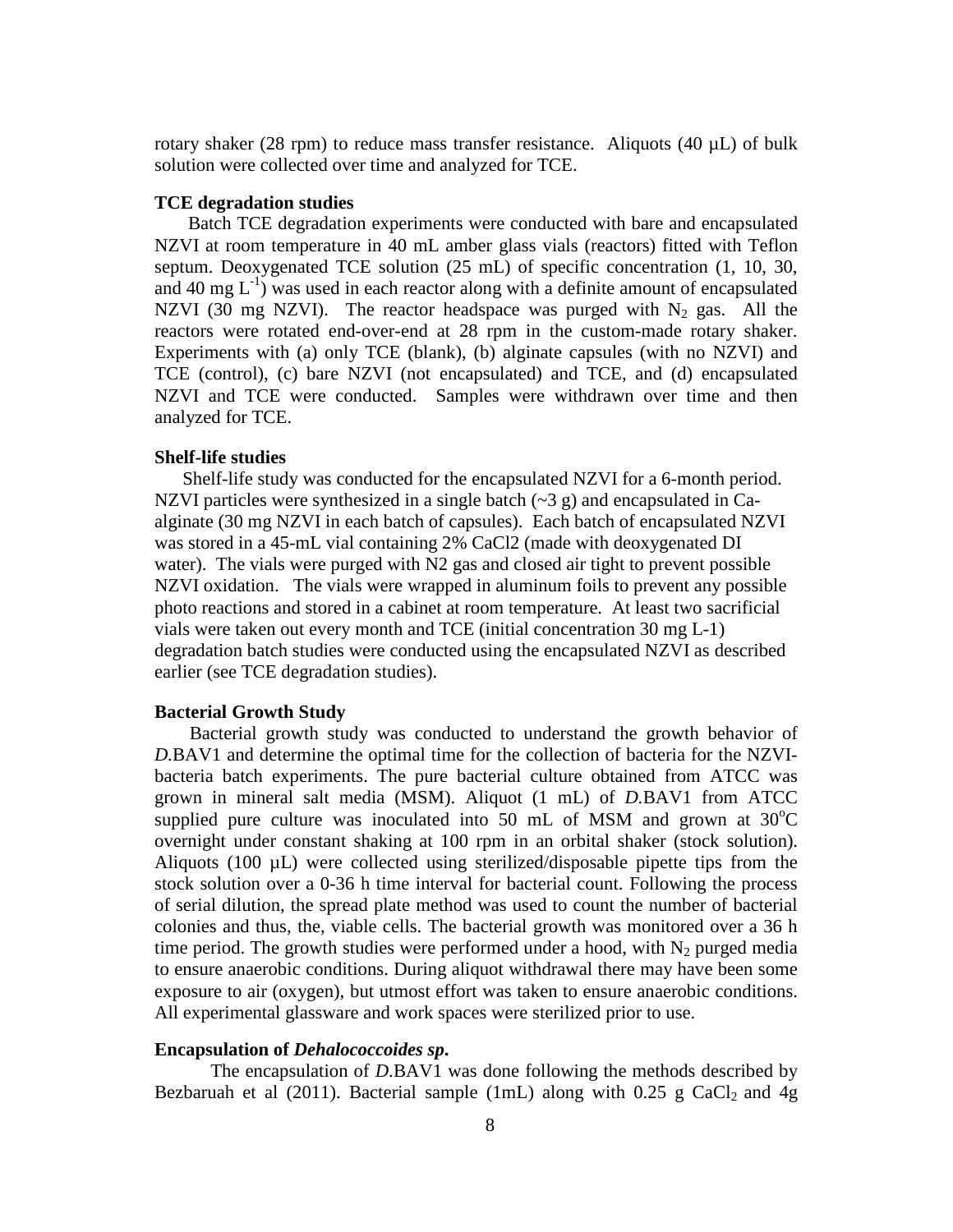maltodextrin mixed with 6 mL of distilled de-ionized water ("the solution"). Alginate solution (50 mL of 1% alginate) was stirred in 100 mL Erlenmeyer flask and stirred using a sterilized magnetic pellet. The flask was sealed on the top using two layers of parafilm and was taped to reduce oxygen transfer. The solution was added drop wise using a 10 mL sterilized syringe, the tip of which was inserted through the parafilms on the beaker .Capsules were formed almost instantly. The capsules were rinsed using de-oxygenated, de-ionized water and allowed to harden in  $2\%$  deoxygenated CaCl<sub>2</sub> solution made up in media 30 min.



<span id="page-13-2"></span>**Fig.2**: Encapsulation under anaerobic conditions

#### <span id="page-13-0"></span>**Combined metal-microorganism system**

NZVI (0.75g/L) was co-encapsulated with 1mL of *D.*BAV1 taken along with 4 g of Maltodextrin and 0.25 g CaCl2 made up in 6mL of distilled, de-ionized, and de-oxygenated water. The system was continuously purged with  $N_2$  in an effort to maintain an anaerobic environment (Figure 2). All glassware was sterilized prior to use.

#### <span id="page-13-1"></span>**Batch TCE degradation Experiments**

#### *Using Encapsulated NZVI*

Batch TCE degradation experiments were conducted with encapsulated NZVI at room temperature  $(22\pm2^{\circ}C)$  in 40 mL amber glass vials (reactors) fitted with Teflon septum. TCE solution (25 mL, 10mg/L) made with MSM media was used in each of the reactors. A definite amount of encapsulated NZVI (0.75g NZVI/L) was added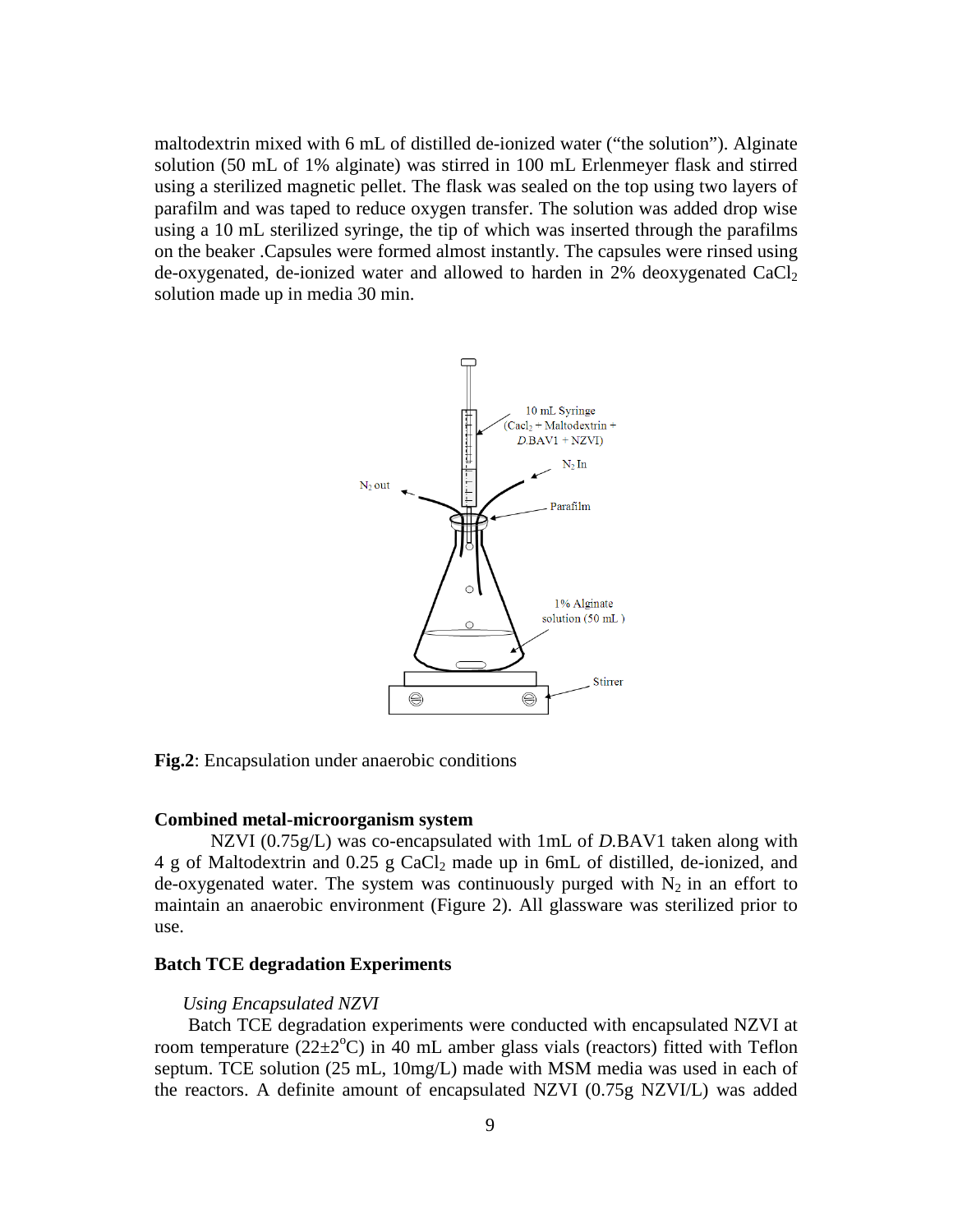into each reactor. Reactors with only TCE in MSM media (blank) were run. Samples were withdrawn at specific time intervals. Re-dosing experiments were performed to find the efficacy of encapsulated NZVI beyond the initial 3 h time period. Following 3 h of reaction the supernatant in the reactor was drained. New TCE solution (25 mL, 10mg/L) was added retaining the encapsulated NZVI. Aliquots were withdrawn periodically up to 36 hr time period.

#### *Using Encapsulated D.*BAV1

Batch experiments were conducted using encapsulated (1mL) of *D.*BAV1 in 25 mL of 10mg/L TCE in 40mL amber vials with Teflon septum seal. The system was rotated using a custom made rotary shaker at a speed of 28 rpm. Aliquots were withdrawn periodically over a 36 h time interval.

#### *Using the combined metal-microorganism system*

Batch experiments were conducted using 0.75 g/L of NZVI co-encapsulated with 1mL of *D.BAVI* in 25 mL of 10 mg/L TCE (in MSM media). The experiments were conducted in 40 mL amber vials over a 36-h time period. After 3 h of the experiment, the TCE-media solution was flushed from the reactor and new TCEmedia solution (25 mL of 10 mg/L concentration) was added. Aliquots were collected periodically and analyzed for TCE.

## <span id="page-14-0"></span>**Analytical methods**

A gas chromatography (GC, Agilent 6890A PLUS with a capillary column, HP-5MS, 30 m long, and 0.25 mm inner diameter) and mass selective detector (Agilent 5973 Network) coupled with a purge and trap auto sampler system (Tekmar Dohrmann trap concentrator with Tekmar 2016 autosampler) was used for TCE analysis (APHA et al. 2005; USEPA 1992). A five point TCE calibration was performed with 5 μg L<sup>-1</sup> to 50 μg L<sup>-1</sup> standards ( $\mathbb{R}^2 = 0.9794$ ). The method detection limit for TCE was  $\sim 0.2$  µg L<sup>-1</sup>. The internal standard was fluorobenzene and a response factor method was used for the calibration and estimation of TCE in the samples.

#### <span id="page-14-1"></span>**Quality Control**

All experiments were performed in triplicates and average values are reported. While performing experiments involving bacterial samples all work spaces were sterilized with alcohol prior use.

#### <span id="page-14-2"></span>**RESULTS AND DISCUSSIONS**

#### <span id="page-14-3"></span>**NZVI characteristics**

NZVI synthesized (Fig. 3a-c) in the laboratory had a size < 100 nm (average size 35 nm) and an average BET surface area of 25  $m^2 g^{-1}$ . The synthesized particles were black in color (Fig. 3a) and majority of them were  $\leq 50$  nm (Fig. 3b). Transmission electron microscope (TEM) image (Fig. 3c) showed the particles as clustered chains.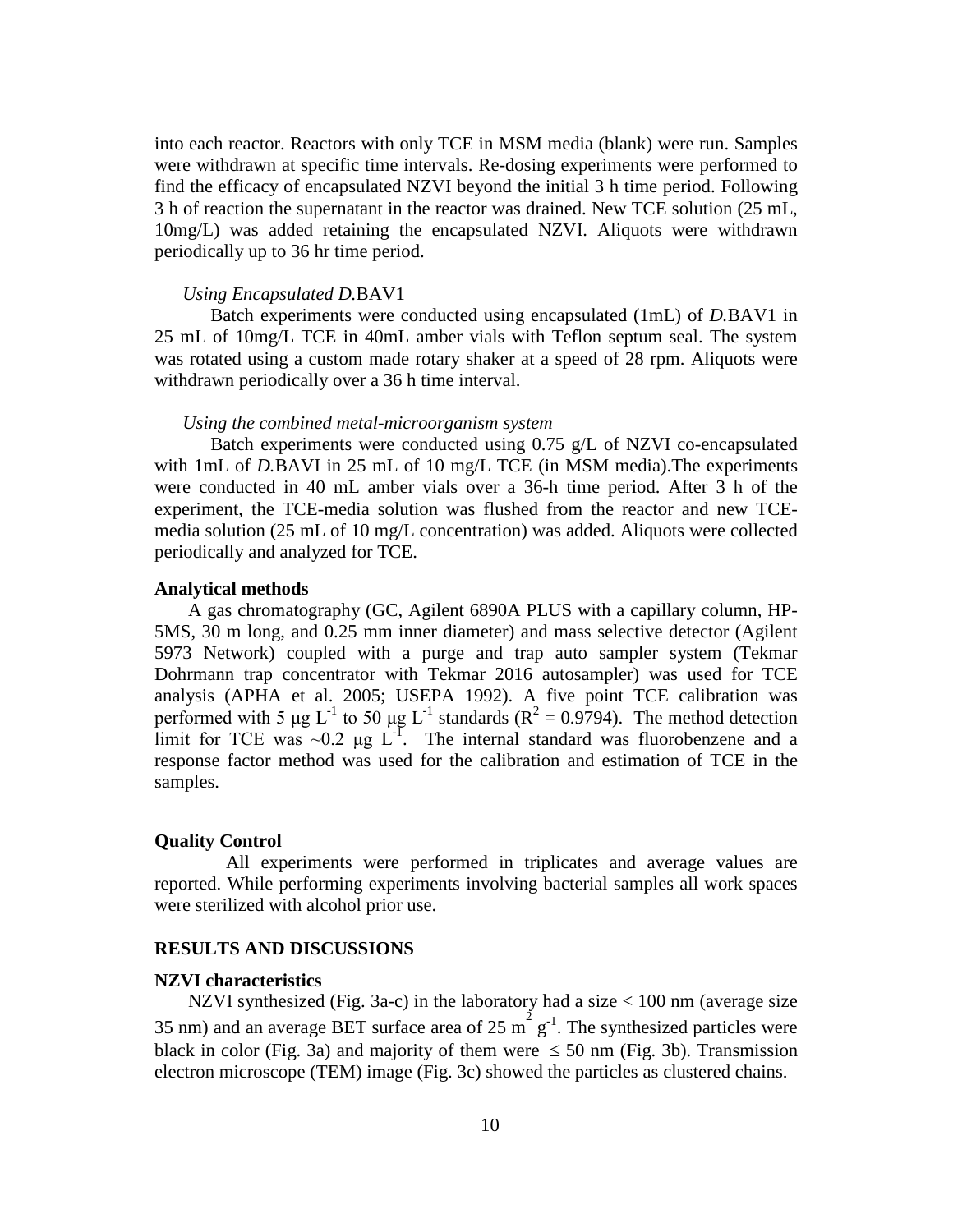

**Particle Size (nm)**



**Fig.3:** NZVI and Ca-alginate capsule characteristics (a) NZVI synthesized in the laboratory; (b) NZVI particle size distribution. The particle size distribution (average  $\sim$  35 nm) was determined by measuring individual particles in TEM images ( $n = 200$ ); (c) TEM image of clustered NZVI particles; (d) Bare Ca-alginate capsules (without NZVI); and (e) NZVI encapsulated in Ca-alginate. Average capsule size = 3.96 mm

# <span id="page-15-0"></span>**Ca-alginate capsule characteristics**

Alginate capsules (Fig. 3d-e) were successfully prepared in the laboratory and had an average diameter of 3.96±0.01 mm (average of 25 capsules from 5 batches) and skin thickness of  $0.2736\pm0.0036$  mm. Capsule diameter of  $\sim 2.96$  mm and skin thickness of ~0.11 mm have been reported by other researchers (Wang et al. 2010). During NZVI encapsulation, there was negligible loss (~0.15%) of NZVI. A very small number of particles were stuck in the tubing and the beaker.

## <span id="page-15-1"></span>**Diffusion studies**

During the diffusion studies conducted with bulk TCE concentrations of 30 and 40 mg  $L^{-1}$ , the TCE concentration in bulk solution decreased gradually and leveled off within ~60 min to attain equilibrium (Fig. 4a-b). It can be inferred from the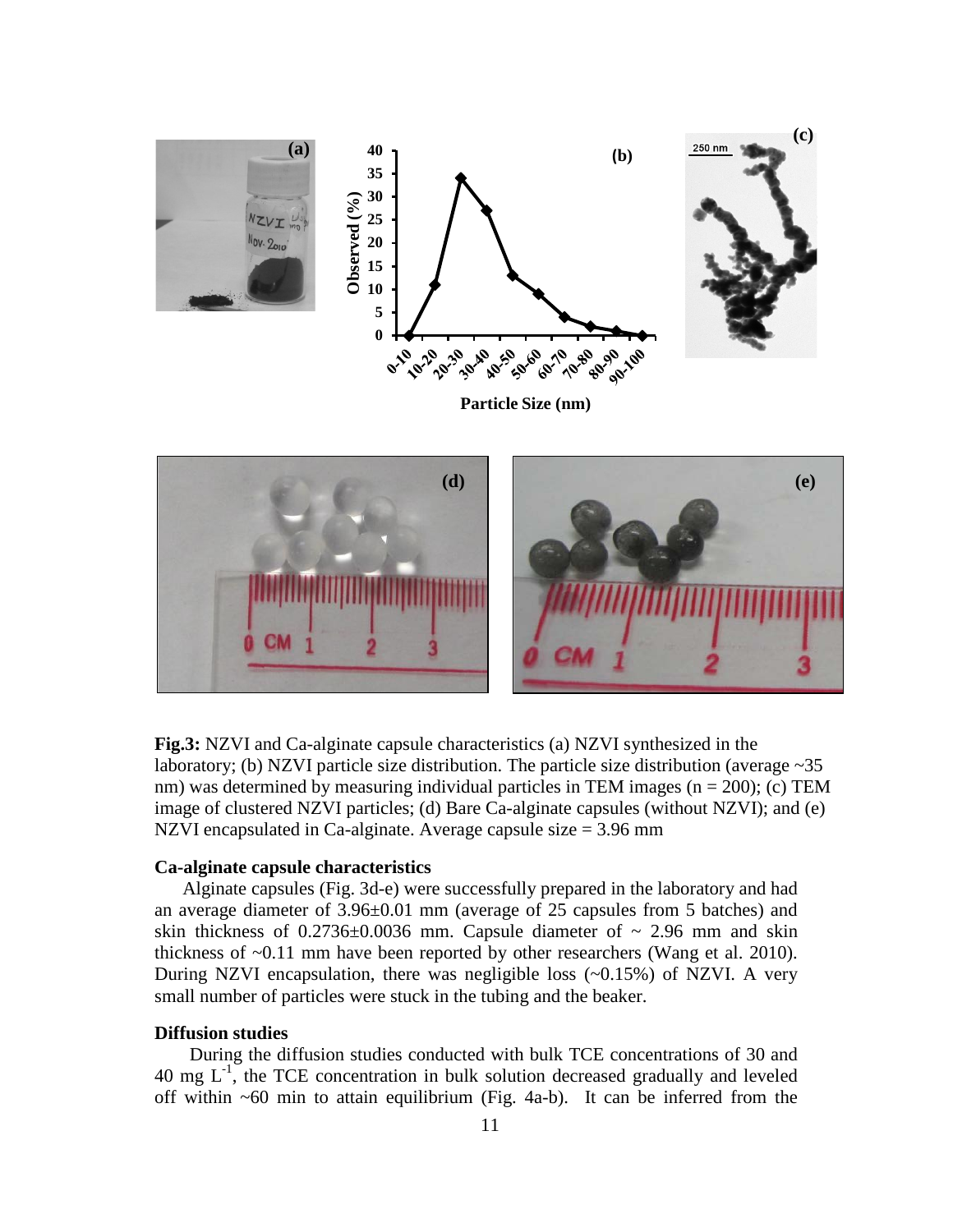results from the diffusion studies that there was no major mass-transfer resistance for contaminant diffusion through Ca-alginate. The diffusion characteristics observed within this research are comparable with similar results obtained by others (Garbayo et al. 2002; Lu et al. 2005; Srimornsak and Sungthongjeen 2007; Wang et al. 2011). The controls run with only the capsule skins did show a small initial decrease in bulk TCE concentration, but no further decrease was observed. Similar decreases were reported by others (Bezbaruah et al. 2009; Hill and Khan 2008 and have been attributed to physical sorption by Ca-alginate.

Diffusion into Ca-alginate (beads) has been reported to be a function of the residence time (for hardening) of the beads in the  $CaCl<sub>2</sub>$  solution. Diffusion can be optimized with a long enough residence time in the solution (Garbayo et al. 2002). A 6-h residence time was used in this study to ensure proper hardening and, hence, contaminant diffusion into the alginate capsules.



**Fig. 4:** TCE diffusion characteristics for the Ca-alginate capsules (a) Initial TCE concentration = 30 mgL<sup>-1</sup>; (b) Initial TCE concentration = 40 mgL<sup>-1</sup>. Legends:  $-\frac{4}{3}$  Blank (only TCE solution),  $-\frac{6}{3}$  (TCE solution with capsule skins), and  $-\text{e}-$  Ca-alginate capsules in TCE solution. The vertical error bars indicate  $\pm$ standard deviations. The data points are joined by straight lines for ease of reading only and they do not represent any trend.

#### <span id="page-16-0"></span>**TCE degradation**

The encapsulated NZVI removed 89-91% of TCE in a 2-h period during the batch experiments. Bare NZVI also showed similar decrease (88-90%) over the same time period (Fig. 5a-d). The pH was not adjusted during the experiment and the pH of the bulk solution changed from 6.4 to 8.9 during the 2-h period (Fig. 5e). These results suggest that the encapsulated iron performed similar to bare NZVI. Comparable TCE degradation efficiencies with bare and encapsulated NZVI indicate that Ca-alginate did not create a barrier for contaminant transport. The controls (capsules with no NZVI) did not show any marked TCE decrease except a minor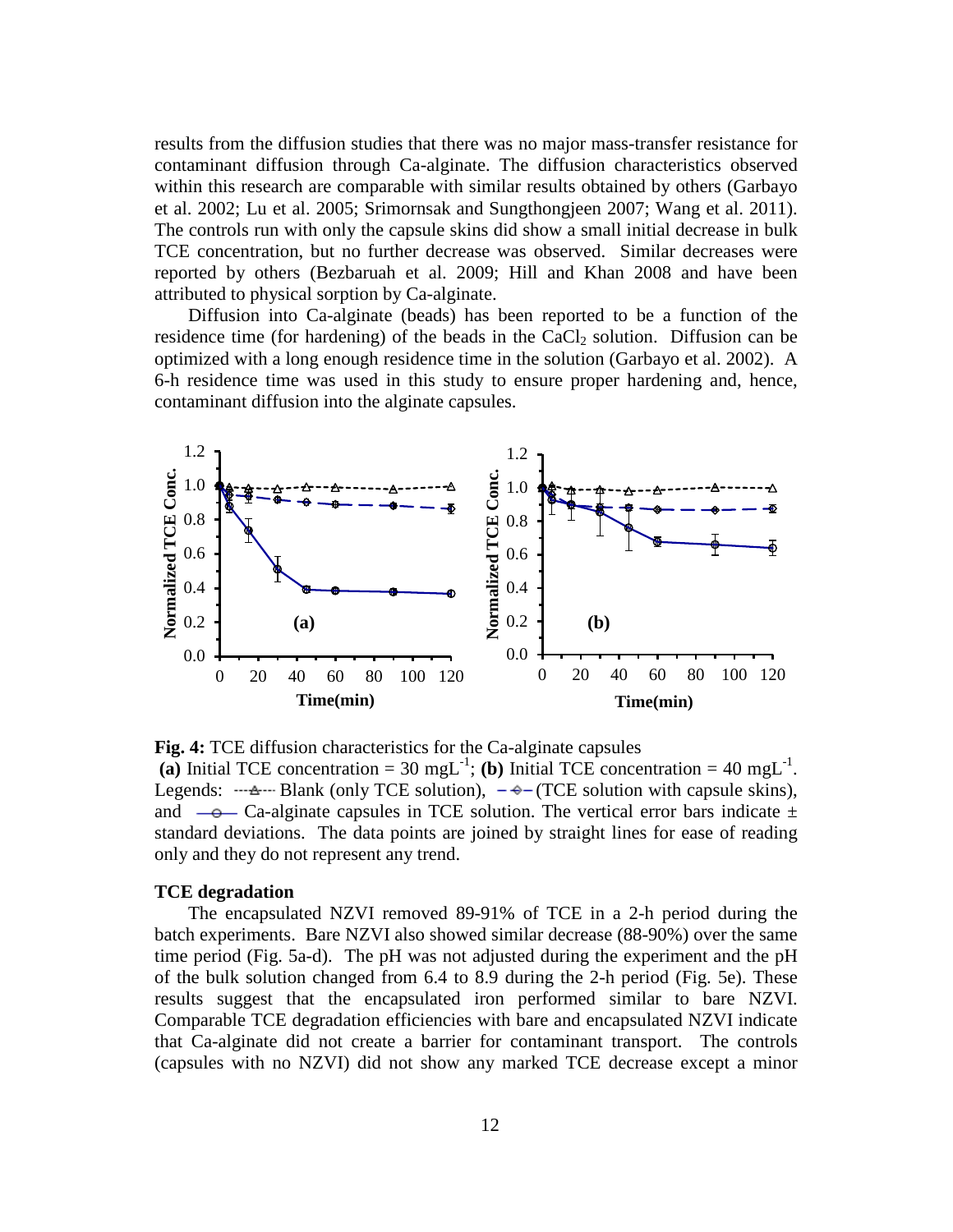reduction (compared to the blank) possibly due to physical adsorption onto the Caalginate (Bezbaruah et al. 2009; Hill and Khan 2008).

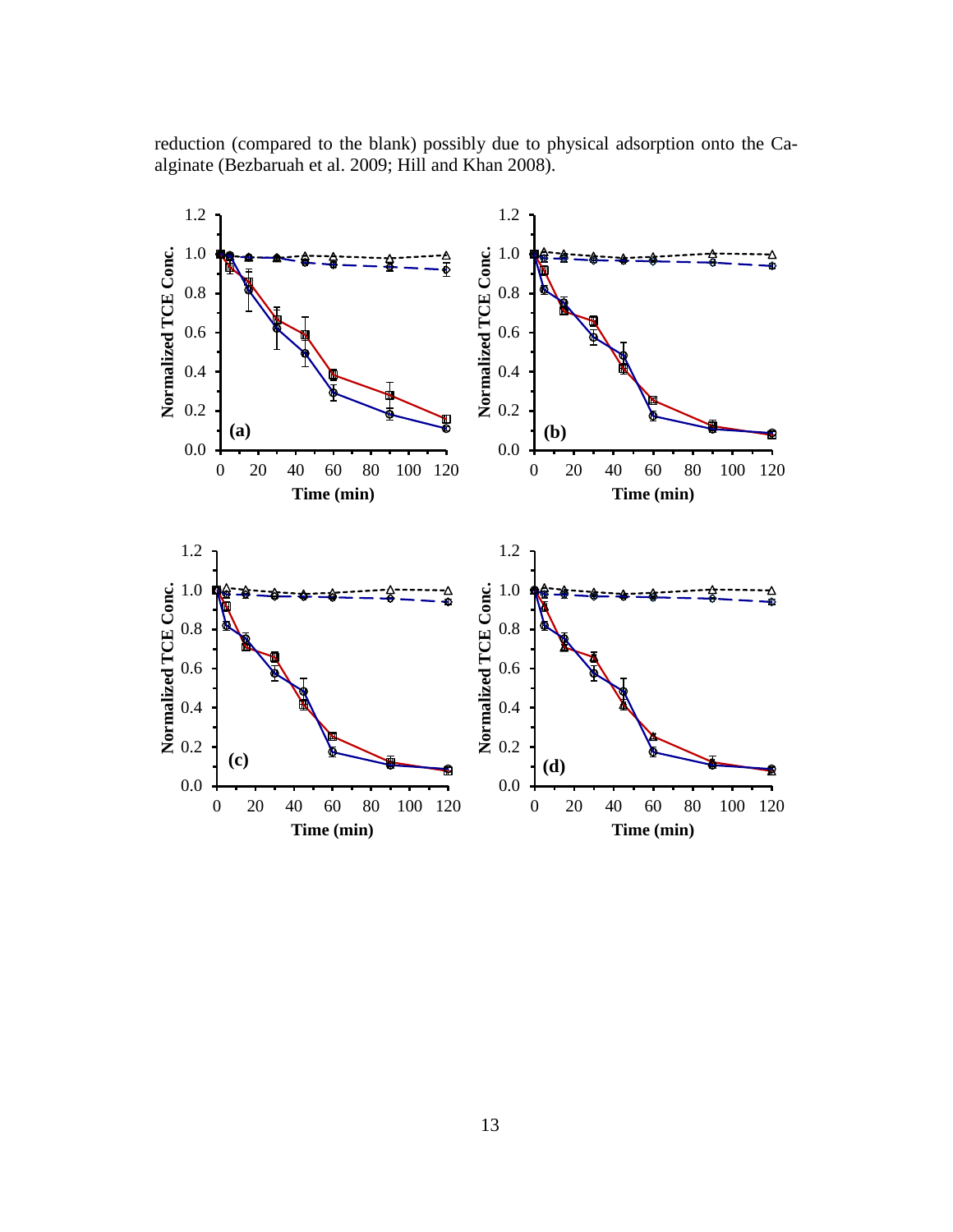

**Fig. 5:** (a-d) Reduction of TCE by bare and encapsulated NZVI over time (a) The initial TCE concentration was 40 mg  $L^{-1}$ ; (b) Initial TCE concentration was 30 mgL-1 ; **(c)** The initial TCE concentration was 10 mgL-1 ; **(d)** The initial TCE concentration was  $1 \text{ mgL}^{-1}$  (e) Representative pH trend during TCE degradation. The pH plot for 30 mg TCE/L is shown here. Legends (for **a-e**):  $-\triangle$ -TCE solution,  $-\triangle$ TCE + Bare NZVI,  $\rightarrow$  TCE + Encapsulated NZVI. The vertical error bars indicate ± standard deviations. **(f)** Reduction of TCE by encapsulated NZVI system over a time span of 6 months (shelf-life study). Legends: Month 0, Month 1,  $-\theta$ —Month 2,  $-\theta$ —Month 3,  $-\theta$ —Month 4,  $-\theta$ —Month 5,  $-\theta$ —Month 6. The data points are joined by straight lines for ease of reading only and they do not represent any trend.

# <span id="page-18-0"></span>**TCE degradation kinetics**

TCE degradation by both bare and encapsulated NZVI has been found to follow first order kinetics (Table 1). The observed reaction rate constant  $(k_{obs})$  for the bare NZVI system was found to be  $1.53 \times 10^{-2}$  to  $2.92 \times 10^{-2}$  min<sup>-1</sup>. The value of  $k_{obs}$  ranged from 1.92  $x10^{-2}$  to 3.23  $x10^{-2}$  min<sup>-1</sup> for the encapsulated system. Statistical analyses (two-way ANOVA) indicate that there is no significant difference between the TCE degradation reaction rate constants when bare and encapsulated NZVI particles were used ( $\alpha$  =0.005, p-value = 0.211). The reactions are known to be surface area controlled in NZVI, and it is, therefore, prudent to normalize the reaction rate constants to the NZVI surface area used per unit volume of treated water ( Matheson, L.J., Tratnyek 1994; Thompson et al. 2010). Surface normalized reaction rate,  $k_{sa}$ (Eq. 2, Johnson et al. 1996), for bare and encapsulated NZVI are presented in Table 1

 $dC/dt = -k_{sa} \rho_{np} C$  (3-2)

Where  $dC/dt =$  reaction rate (mg L<sup>-1</sup> min<sup>-1</sup>),  $k_{sa}$  = surface area normalized reaction rate constant (L m<sup>-2</sup> min<sup>-1</sup>), C = contaminant concentration (mg L<sup>-1</sup>), t = time (min), and  $P_{\text{np}} =$  concentration of iron surface area (m<sup>2</sup> L<sup>-1</sup>).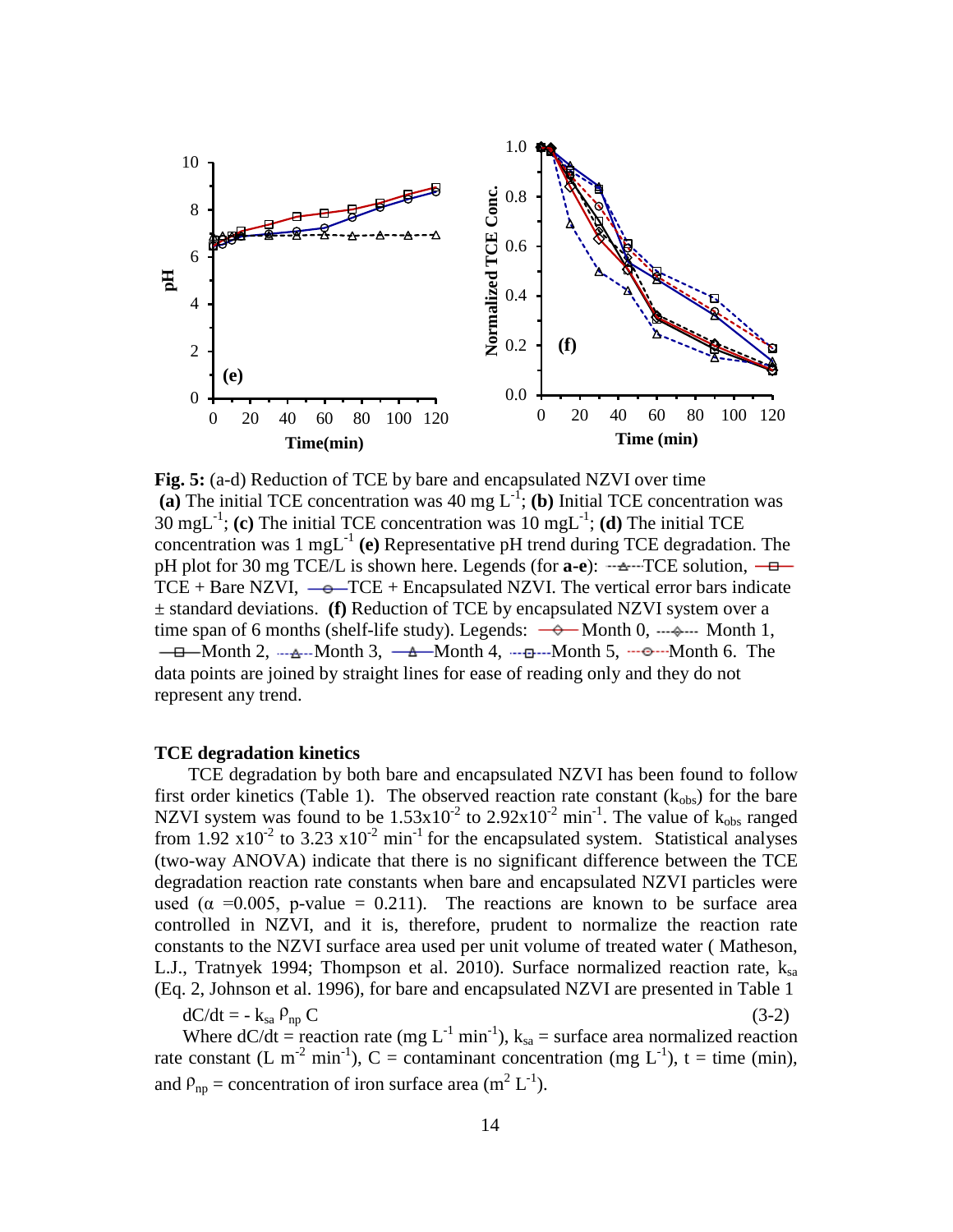The results from the present research indicate no significant difference in the values between bare and encapsulated NZVI possibly because the particles are only restrained within the confined space and no surface modification was observed. Such a confinement reduces the mobility of the particles without sacrificing their reactivity and, hence, will be ideal for in-situ applications for groundwater remediation (e.g., in permeable reactive barriers). As durability of the capsules and long-term effectiveness of the NZVI are important for such applications, shelf-life studies (see below) were conducted.

| <b>Batch</b>                | <b>Initial TCE</b>        | <b>Reaction rate constant</b>           | $R^2$                                                                      |        |
|-----------------------------|---------------------------|-----------------------------------------|----------------------------------------------------------------------------|--------|
|                             | concentration<br>$mg L-1$ | $k_{obs}$<br>$10^{-2}$ min <sup>-</sup> | $\mathbf{k}_{\mathrm{sa}}$<br>$10^{-3}$ L m <sup>-2</sup> min <sup>-</sup> |        |
| <b>Bare NZVI</b>            | $\mathbf{1}$              | 2.92                                    | 1.6                                                                        | 0.9689 |
| Encapsulated<br><b>NZVI</b> | 10                        | 2.35                                    | 1.3                                                                        | 0.9801 |
|                             | 30                        | 1.53                                    | 0.8                                                                        | 0.9897 |
|                             | 40                        | 2.24                                    | 1.2                                                                        | 0.9868 |
|                             | $\mathbf{1}$              | 3.23                                    | 1.7                                                                        | 0.9832 |
|                             | 10                        | 2.45                                    | 1.3                                                                        | 0.9491 |
|                             | 30                        | 1.92                                    | 1.0                                                                        | 0.9921 |
|                             | 40                        | 2.21                                    | 1.2                                                                        | 0.9425 |

**Table .1:** Reaction rate constants calculated based on the results obtained during this study

#### <span id="page-19-0"></span>**Shelf-life of NZVI**

The NZVI particles are expected to have long shelf-life to be commercially viable. Long shelf-life would ensure that they can be stored for an extended period of time after production, and shipped out to distant remediation sites without the change in their characteristics. Results from the shelf-life study experiments revealed that the efficiency of the encapsulated NZVI for TCE removal did not decrease in the first 4 months (~89% TCE removal) and decreased marginally by 5-7% over the fifth (84%) and the sixth (82%) months (Fig. 5f). The first order reaction rate constant ( $k_{obs}$ ) for TCE removal decreased from  $1.95x10^{-2}$  to  $1.37x10^{-2}$  min<sup>-1</sup> over the six month study period. A 4-month shelf-life can be considered to be very good for transportability and storage of the encapsulated NZVI and increases the relevance of the present technique for real world applications.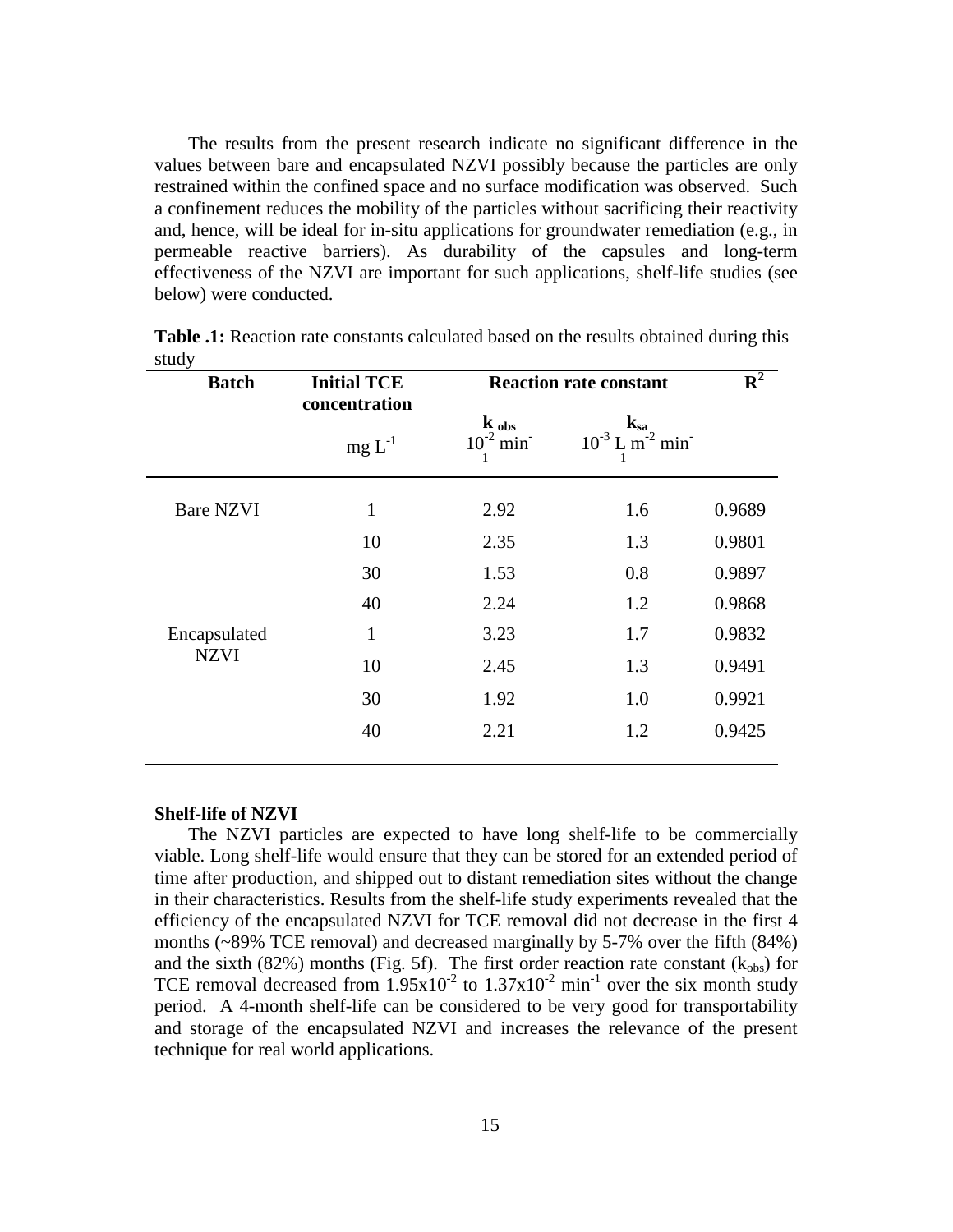#### <span id="page-20-0"></span>**Bacterial Growth Characteristics**

The bacterial growth was monitored using the plate count method over a 36-h time period. The results from the bacterial growth study (Figure6) indicate that the bacteria are in the lag phase between 0-4 h, followed by stationary growth phase from 4-36 h. The growth study was not continued beyond 36 h as the objective of this effort was to find out the active growth phases. Knowing the growth phases provides a basis for the time during which the bacterial sample should be collected for TCE batch degradation experiments. The optimum time (phase) to collect the bacterial sample is 15 h and beyond as the culture is in stationary growth phase.



Fig. 6.: *D.BAV1* growth curve at room temperature  $22 \pm 2$ <sup>o</sup>C and in MSM growth media.

# <span id="page-20-1"></span>**Batch TCE degradation studies**

*Using Encapsulated NZVI*

Batch TCE degradation studies were conducted using encapsulated NZVI in MSM in an effort to understand whether the media interferes with TCE degradation using NZVI. The results indicate that encapsulated NZVI had an efficiency of  $\sim$ 100% for the removal of TCE in MSM media over a 3-h time period. When re-dosed at 3 h with additional TCE there was no further removal of TCE. This indicates that NZVI gets used up in 3 h of reaction (Figure 7 a).When the data from this study is compared with that reported by Bezbaruah et al. (2011) it is apparent that there was no interference due to the use of MSM.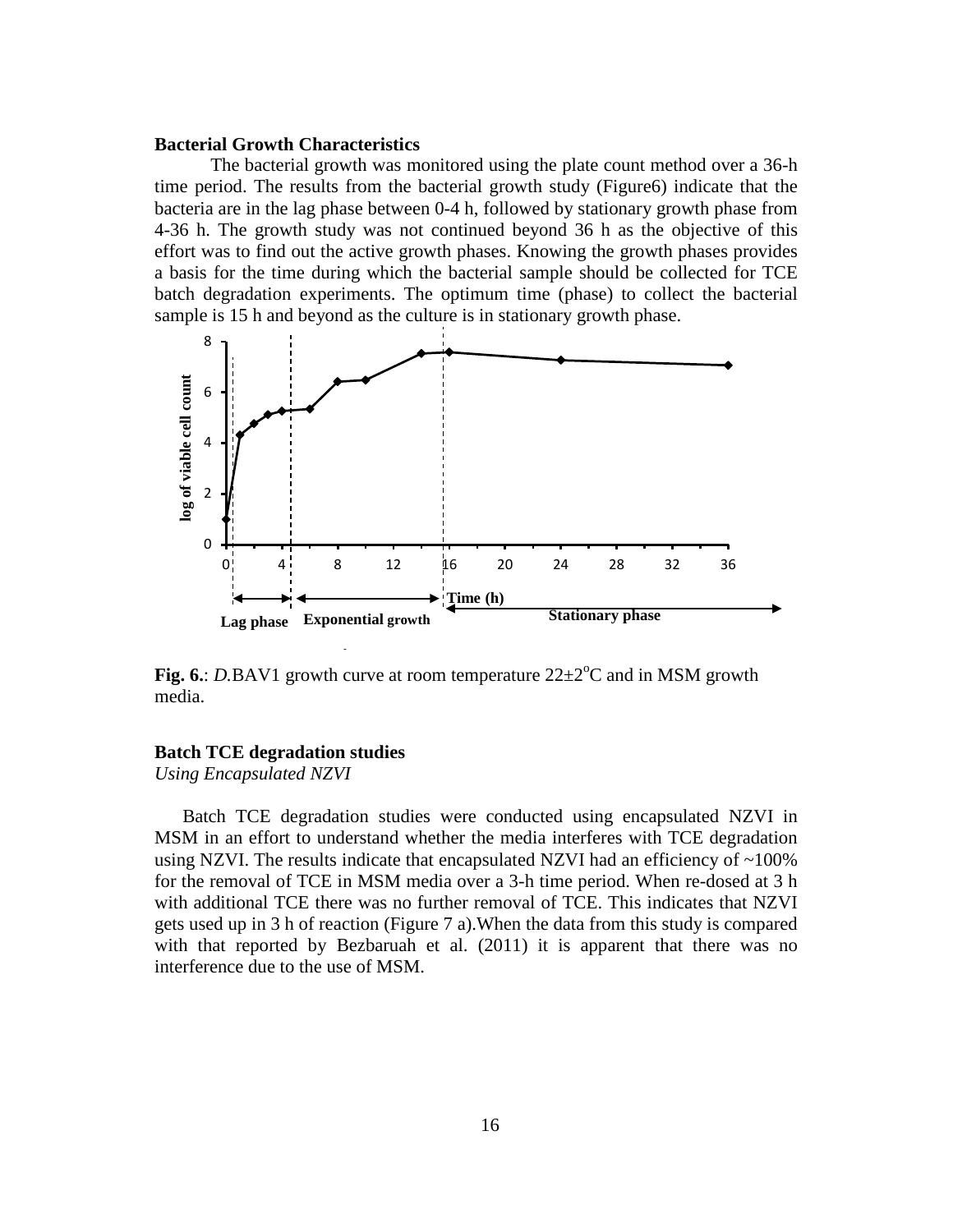

**Fig 7:** TCE removal using: (a) Encapsulated NZVI, (b) Encapsulated NZVI (redosed), (c) Encapsulated *D.BAV1*, and (d) Combined metal-microorganism system. Blank ( $\rightarrow$ ) TCE in MSM media.

## *Using Encapsulated D.BAVI*

Batch experiments were conducted using encapsulated *D.*BAV1 in 25 mL of 10mg/L TCE in MSM media over a 36-h time period. The results of this study revealed encapsulated *D.BAV1* had a TCE removal efficiency of ~100% over a 36-h time period. The by-products of TCE removal were not observed during the entire course of the 36-h reaction. The degradation trend for TCE removal using encapsulated *D.BAV1* indicated that the bacterial degradation was relatively slow during first two hours. This can probably be explained by the fact that *D.*BAV1 was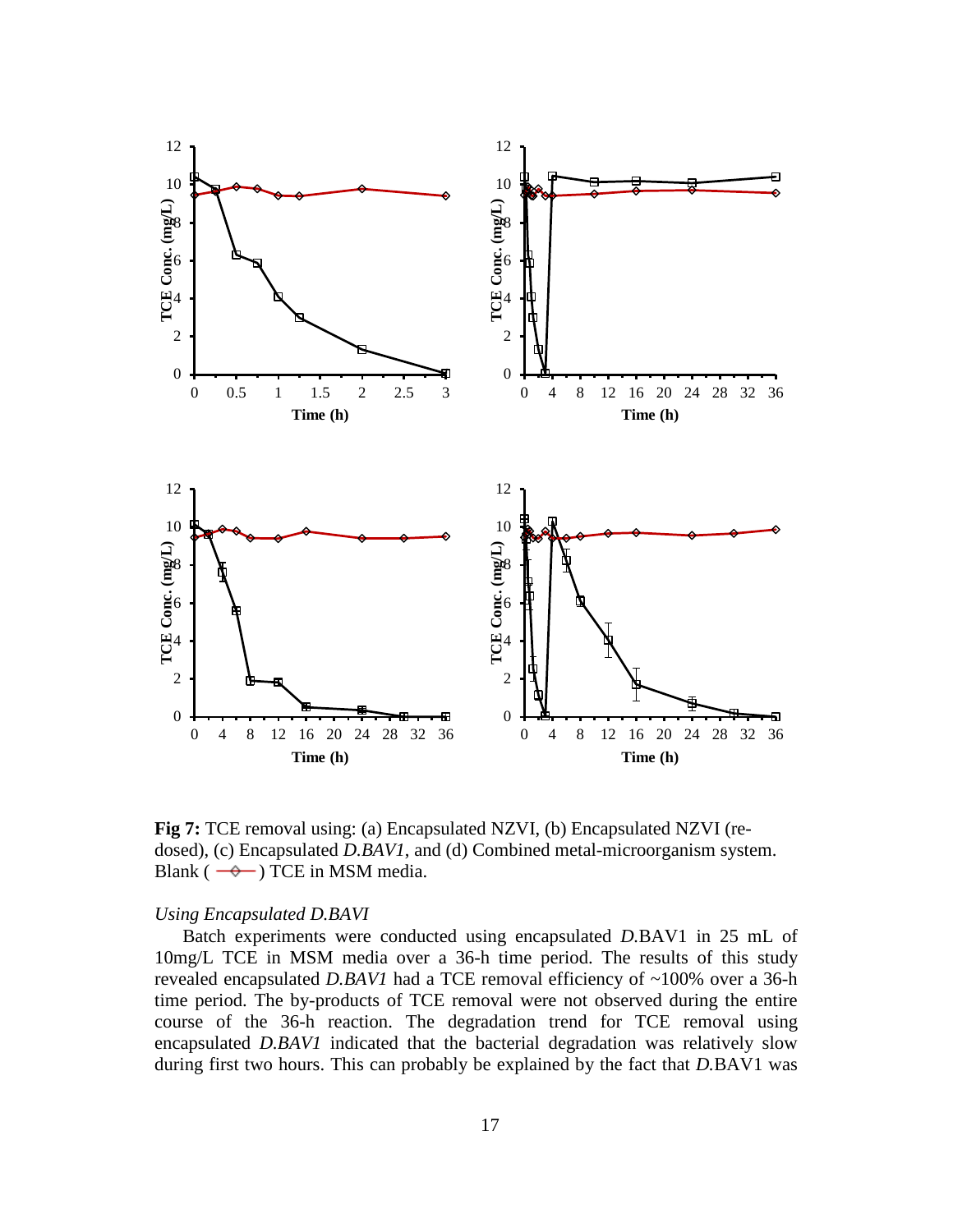in the initial lag phase during the first few hours of the reaction. Beyond 16 h, the reaction slowed down and achieved a 100% TCE removal at 36 h.

#### *Using combined metal-microorganism system*

Batch TCE degradation experiments were carried out using the coencapsulated NZVI-*D.BAV*1 system over a 36-h time period. The TCE removal was found to be 100% efficient during the first 3 h, which was dominated by NZVI. The dominance of NZVI for TCE removal can be justified by the microorganism lag period during the initial stages of the reaction. After TCE re-dosing, the TCE removal trend resembled that of bacterial degradation (Figure 7 b- c). Any removal of TCE which occurred after re-dosing is attributed to bacterial degradation because NZVI is completely consumed in the first three hours of the reaction. Control re-dosing experiments were run, with only encapsulated NZVI. The results indicate that NZVI was consumed during the first three hours of the reaction, and showed no further TCE removal after re-dosing (Figure 7a).

#### <span id="page-22-0"></span>**TCE Degradation Kinetics**

TCE degradation by encapsulated NZVI and *D*.BAV1 followed first order kinetics. The observed reaction rates were found to be  $2.76 \times 10^{-2}$  min<sup>-1</sup> and 4.90  $\times$  10<sup>-3</sup> min<sup>-1</sup> respectively. The reaction rate for the combined system was calculated under the assumption that the first 3-h of the reaction was dominated by NZVI and from 3-36 h the reaction was bacteria dominated. Under this assumption the experiment was divided into two stages and separate reaction rates were calculated for each stage (reaction dominated by NZVI, and reaction dominated by bacteria). Both the stages of the reaction followed first order kinetics **(Table .2)**. The reaction rate for the first 3-h for the combined metal-microorganism was found to be very similar to the reaction rate of encapsulated NZVI, with a  $k_{obs}$  of 2.93  $\times$  10<sup>-2</sup> min<sup>-1.</sup> This result suggests that it is most likely that NZVI dominated the first 3 h of TCE reduction for the combined metal-microorganism system in line with the above assumption. The reaction rate constant for the latter part of the experiment (3-36 h) also followed first order kinetics with  $k_{obs}$  of 3.80  $\times$  10<sup>-3</sup> min<sup>-1</sup>, which is very similar to the reaction rate constant of encapsulated *Pseudomonas putida* F1.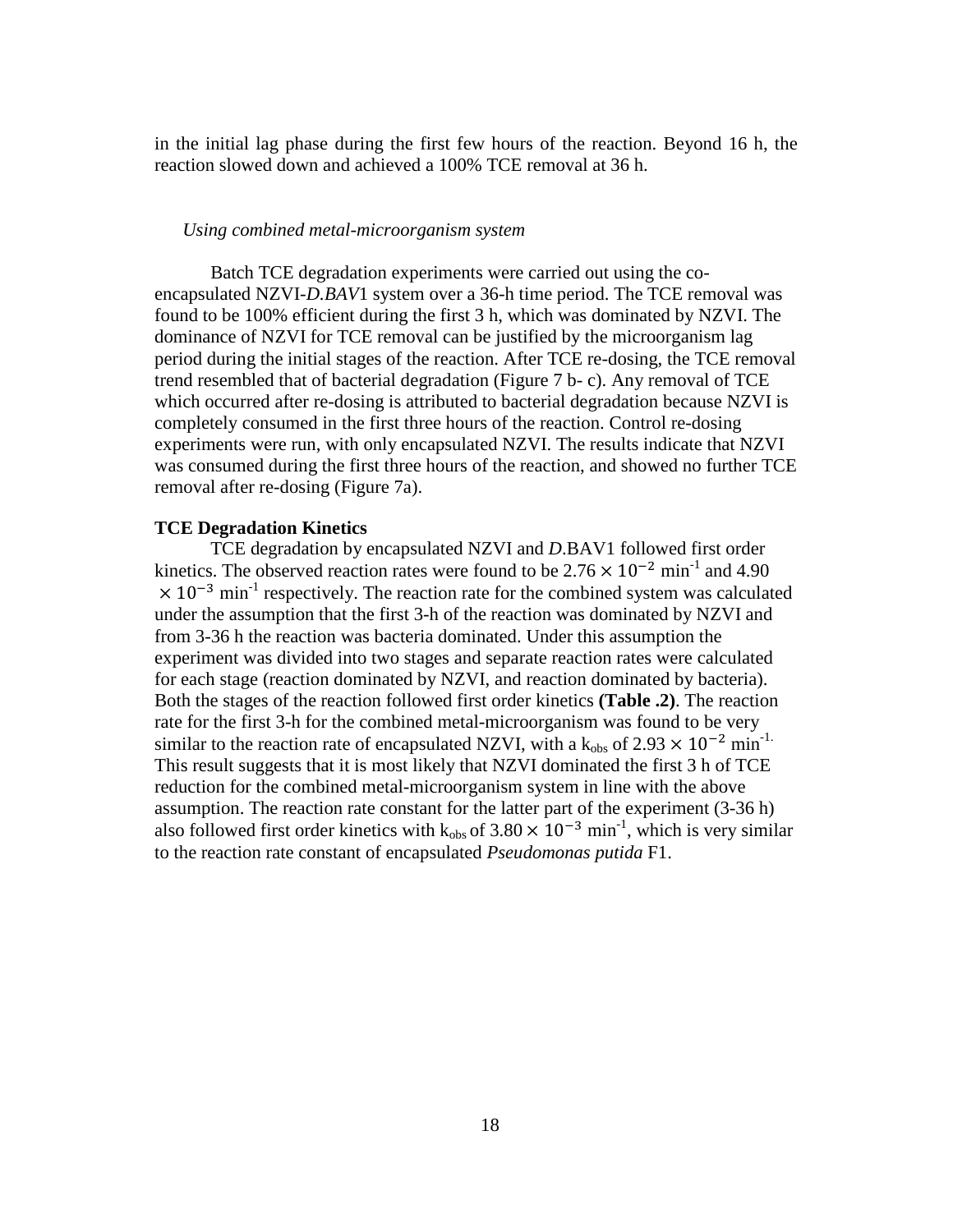| Reaction order  |                                                 | E-NZVI                                      | $E-B$ | $C-$<br><b>NZVI</b>                                              | $C-B$                     |  |
|-----------------|-------------------------------------------------|---------------------------------------------|-------|------------------------------------------------------------------|---------------------------|--|
| Zero            | $K_{obs}$<br>$(mg \cdot L^{-1} \cdot min^{-1})$ | $5.83 \times 10^{-2}$                       |       | $6.6 \times 10^{-3}$ $6.01 \times 5.00 \times 10^{-3}$ $10^{-3}$ |                           |  |
|                 | $R^2$                                           | 0.863                                       | 0.33  | 0.89                                                             | 0.82                      |  |
| 1 <sup>st</sup> | $K_{obs}$<br>$(min^{-1})$                       | $2.76 \times 10^{-2}$ $4.90 \times 10^{-3}$ |       | $2.93\times$<br>$10^{-2}$                                        | $3.80\times$<br>$10^{-3}$ |  |
|                 | $R^2$                                           | 0.912                                       | 0.92  | 0.93                                                             | 0.86                      |  |
| 2 <sup>nd</sup> | $K_{obs}$<br>$(L·mg-1·min-1)$                   | $8.35 \times 10^{-2}$ $2.85 \times 10^{-1}$ |       | $1.08\times$<br>$10^{-1}$                                        | $6.05\times$<br>$10^{-1}$ |  |
|                 | $R^2$                                           | 0.636                                       | 0.63  | 0.64                                                             | 0.41                      |  |

**Table 2:** Reaction rate constants calculated based on the results obtained during this study.

E-NZVI: Encapsulated NZVI, E-B: Encapsulated Bacteria, C-NZVI: Combined System (NZVI dominated), C-B: Combined system (bacteria dominated)

#### <span id="page-23-0"></span>**CONCLUSIONS**

This study on co-encapsulation of nanoscale zero-valent iron (NZVI) and bacteria has demonstrated that a combined physico-biochemical process is feasible for contaminant removal from aqueous environment. NZVI particles were encapsulated in Ca-alginate without significant reduction in their reactivity. The TCE removal using encapsulated NZVI was 89-91% when compared to 88-90% removal using bare NZVI over a 2-h period. The TCE degradation followed first order kinetics for both the encapsulated NZVI systems. The shelf-life of the encapsulated NZVI was four months within which there was little decrease in its TCE degradation efficiency.The encapsulation technique has been effectively used to entrap TCE degrading microorganisms in Ca-alginate for TCE remediation. In an effort to exploit the combined advantages of NZVI and microorganisms, an effective remediation system was successfully designed. Batch experiments revealed that the combined NZVI-microorganism system could efficiently function with the first stage of the remediation performed by encapsulated NZVI while the second stage was preferentially taken over by encapsulated microorganisms. By-products of TCE degradation such as dichloroethylene, and vinyl chloride were not observed while using the combined NZVI-microorganism system. Non-detection of toxic byproducts is considered positive and the system has potential for field application. The following are the conclusions which can be drawn from this study: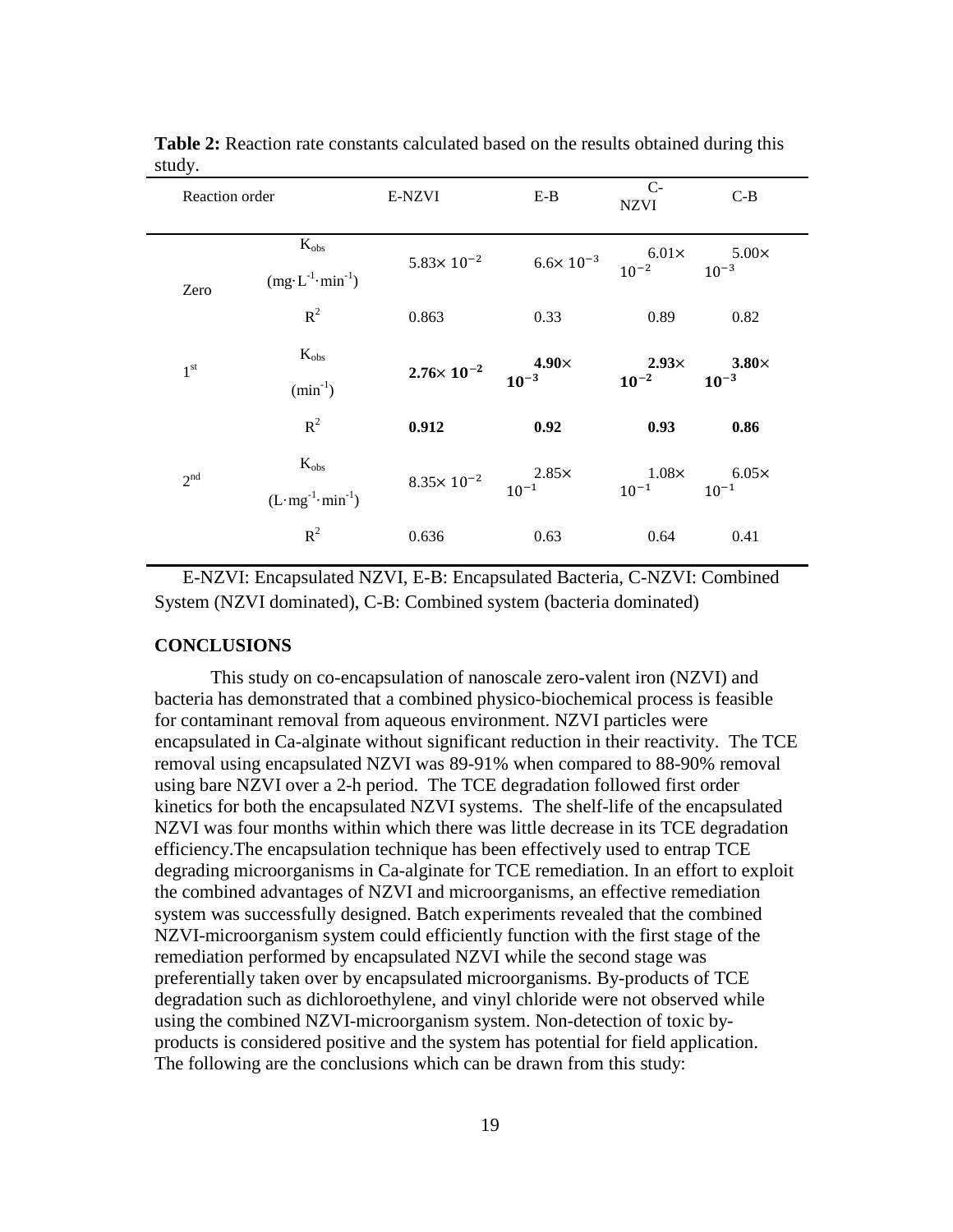- 1. Encapsulation of NZVI in alginate polymer is a viable, technique for TCE dechlorination. It has a potential for in-situ remediation applications.
- 2. Encapsulation of microorganisms in Ca-alginate capsules is an efficient technique for TCE removal and converts it to benign end products. Toxic byproducts (DCE and VC) were not detected during degradation of TCE.
- 3. The combined metal-microorganism system worked very well for TCE removal and had the advantages of both NZVI and microorganisms. Such a system has potential for use in Permeable Reactive Barriers (PRBs) for environmental remediation.

# <span id="page-24-0"></span>**REFERENCES**

- APHA, AWWA and WEF. 2005. Standard methods for the examination of water and wastewater. American Public Health Association, Washington, DC.
- ASTDR, A.f.T.S.a.D.a.R. 1997 Toxicological profile for trichloroethylene. in D.o.H.a.H. Services, ed, Atlanta, U.S.A.
- Bezbaruah, A.N., S. Krajangpan, B.J. Chisholm, E. Khan and J.J.E. Bermudez. 2009. Entrapment of iron nanoparticles in calcium alginate beads for groundwater remediation applications. Journal of Hazardous Materials 166: 1339-1343.
- Bezbaruah, A.N., S.S. Shanbhogue, S. Simsek and E.E. Khan. 2011. Encapsulation of iron nanoparticles in alginate biopolymer for trichloroethylene remediation. Journal of Nanoparticle Research: 9.
- Capiro, N.L., E.K. Granbery, C.A. Lebron, D.W. Major, M.L. McMaster, M.J. Pound, F.E. Loffler and K.D. Pennell. 2011. Liquid-Liquid Mass Transfer of Partitioning Electron Donors in Chlorinated Solvent Source Zones. Environmental Science & Technology 45: 1547-1554.
- Chan, E.S., B.B. Lee, P. Ravindra and D. Poncelet. 2009. Prediction models for shape and size of ca-alginate macrobeads produced through extrusion-dripping method. Journal of Colloid and Interface Science 338: 63-72.
- Chan, E.S., Z.H. Yim, S.H. Phan, R.F. Mansa and P. Ravindra. 2010. Encapsulation of herbal aqueous extract through absorption with ca-alginate hydrogel beads. Food and Bioproducts Processing 88: 195-201.
- Cupples, A.M., A.M. Spormann and P.L. McCarty. 2003. Growth of a Dehalococcoides-like microorganism on vinyl chloride and cis-dichloroethene as electron acceptors as determined by competetive PCR (vol 69, pg 958, 2003). Applied and Environmental Microbiology 69: 4342-4342.
- Ellis, P.A., and M.O. Rivett. 2007. Assessing the impact of VOC-contaminated groundwater on surface water at the city scale. Journal of Contaminant Hydrology 91: 107-127.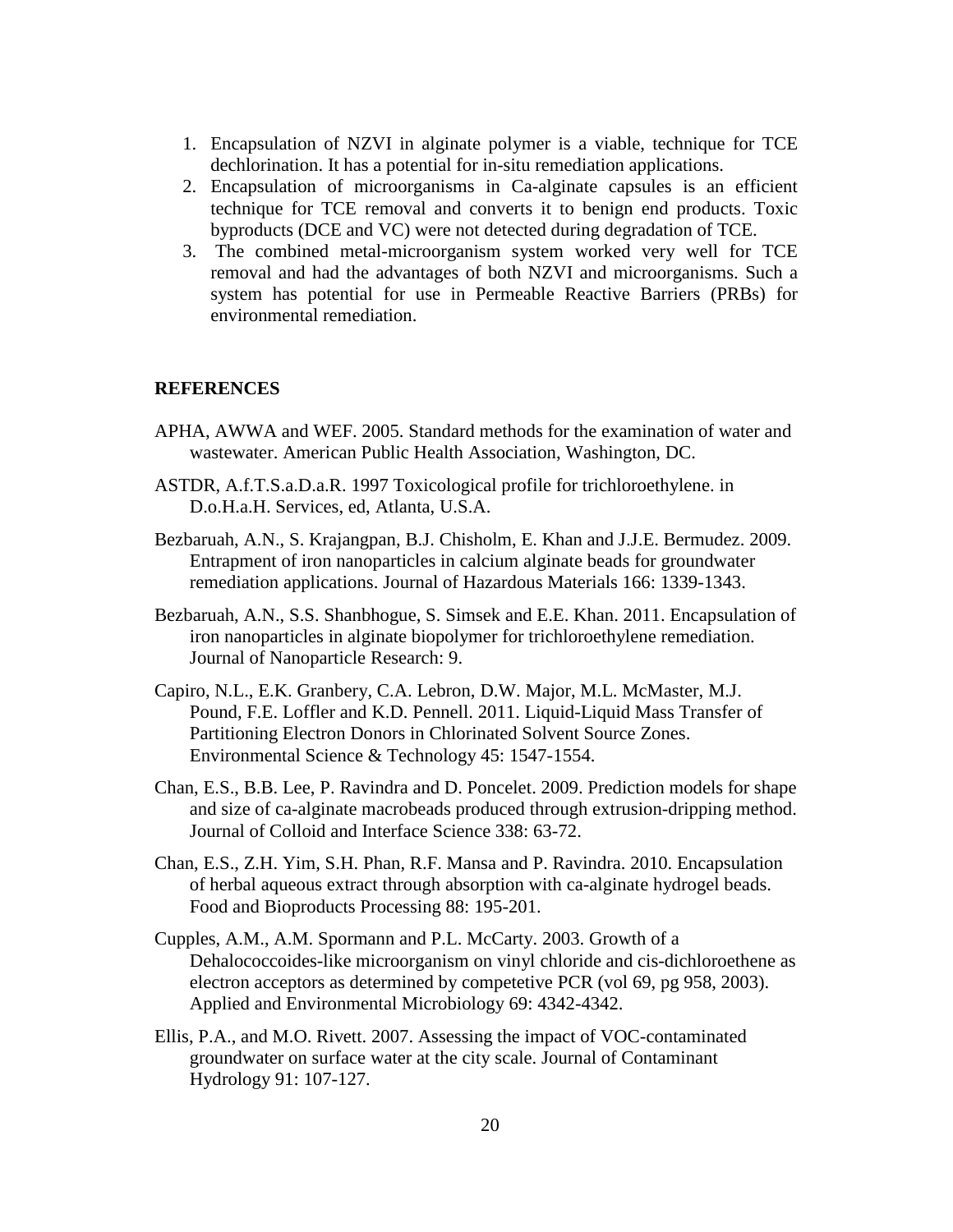- Garbayo, I., R. Leon, J. Vigara and C. Vilchez. 2002. Diffusion characteristics of nitrate and glycerol in alginate. Colloids and Surfaces B-Biointerfaces 25: 1-9.
- He, F., D.Y. Zhao and C. Paul. 2010. Field assessment of carboxymethyl cellulose stabilized iron nanoparticles for in situ destruction of chlorinated solvents in source zones. Water Research 44: 2360-2370.
- He, J.Z., K.M. Ritalahti, K.L. Yang, S.S. Koenigsberg and F.E. Loffler. 2003. Detoxification of vinyl chloride to ethene coupled to growth of an anaerobic bacterium. Nature 424: 62-65.
- Hill, C.B., and E. Khan. 2008. A comparative study of immobilized nitrifying and coimmobilized nitrifying and denitrifying bacteria for ammonia removal from sludge digester supernatant. Water Air and Soil Pollution 195: 23-33.
- Jackson, R.E. 1998. The migration, dissolution, and fate of chlorinated solvents in the urbanized alluvial valleys of the southwestern USA. Hydrogeology Journal 6: 144-155.
- Joo, S.H., and D. Zhao. 2008. Destruction of lindane and atrazine using stabilized iron nanoparticles under aerobic and anaerobic conditions: Effects of catalyst and stabilizer. Chemosphere 70: 418-425.
- Kanel, S.R., B. Manning, L. Charlet and H. Choi. 2005. Removal of arsenic(III) from groundwater by nanoscale zero-valent iron. Environmental Science & Technology 39: 1291-1298.
- Kim, H., H.J. Hong, J. Jung, S.H. Kim and J.W. Yang. 2010a. Degradation of trichloroethylene (TCE) by nanoscale zero-valent iron (nZVI) immobilized in alginate bead. Journal of Hazardous Materials 176: 1038-1043.
- Kim, S., W. Bae, J. Hwang and J. Park. 2010b. Aerobic TCE degradation by encapsulated toluene-oxidizing bacteria, Pseudomonas putida and Bacillus spp. Water Science and Technology 62: 1991-1997.
- Kirschling , t., k. Gregory , e. Minkley, g. Lowry and r. Tilton. 2010. Impact of Nanoscale Zero Valent Iron on Geochemistry and Microbialpopulations in Trichloroethylene Contaminated Aquifer Materials. *Environ. Sci. Technol.* 2010, 44, 3474–3480.
- Klimkova, S., M. Cernik, L. Lacinova, J. Filip, D. Jancik and R. Zboril. 2011. Zerovalent iron nanoparticles in treatment of acid mine water from in situ uranium leaching. Chemosphere 82: 1178-1184.
- Knox, R.C., and L.W. Canter. 1996. Prioritization of ground water contaminants and sources. Water Air and Soil Pollution 88: 205-226.
- Krajangpan, S., B.J. Chisholm, H. Kalita and A.N. Bezbaruah. 2009. Challenges in Groundwater Remediation with Iron Nanoparticles: Enhancement Colloidal Stability. pp. 191-212 in T. Zhang, R. Surampalli, K. Lai, Z. Hu, R. Tyagi and I.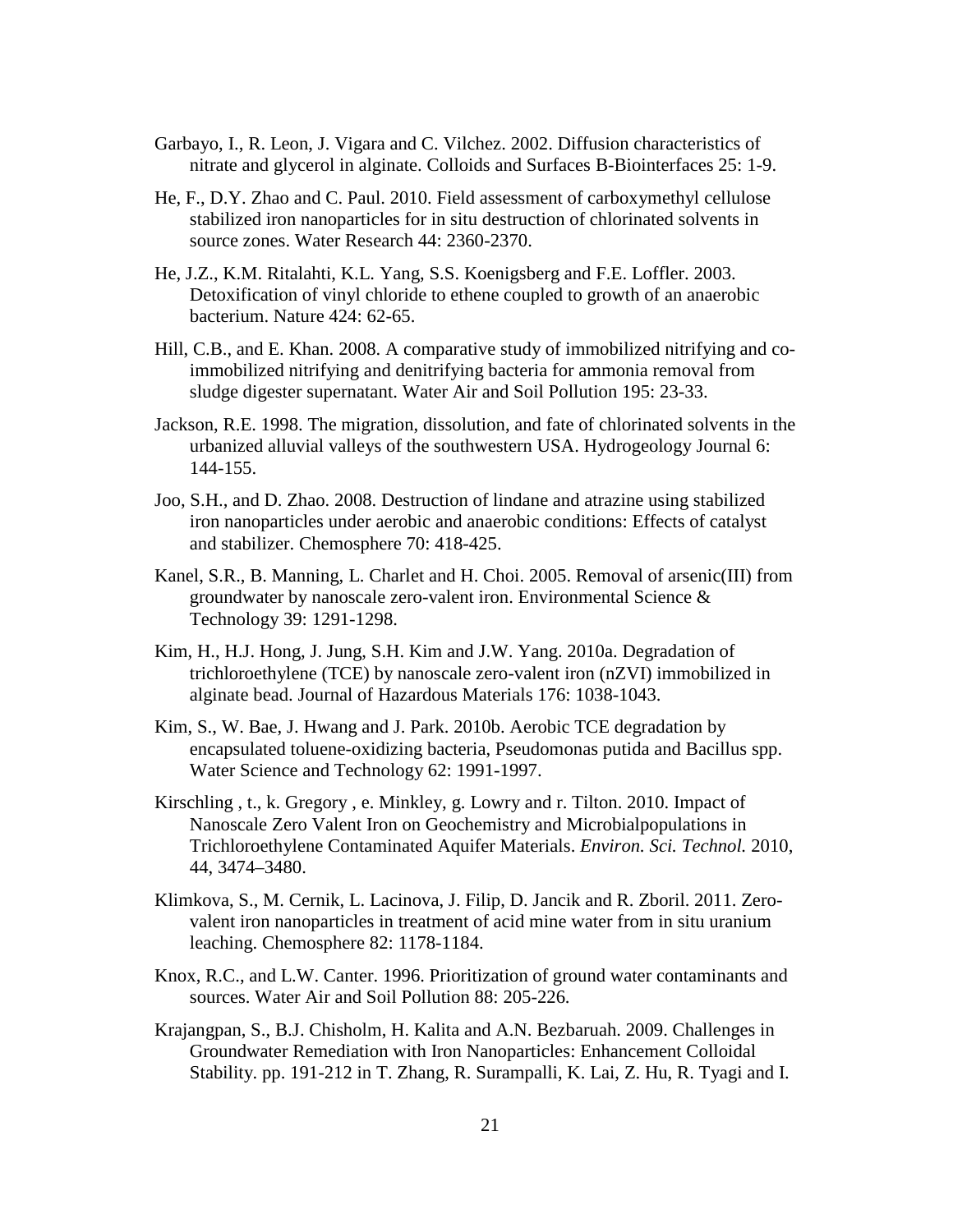Lo, eds. Nanotechnologies for Water Environment Applications. Environmental and Water Resources Institute/American Society for Civil Engineers.

- Krajangpan, S., L. Jarabek, J. Jepperson, B. Chisholm and A. Bezbaruah. 2008. A. Polymer modified iron nanoparticles for environmental remediation. Polymer preprints 49.
- Lai, Y.L., G. Annadurai, F.C. Huang and J.F. Lee. 2008. Biosorption of Zn(II) on the different Ca-alginate beads from aqueous solution. Bioresource Technology 99: 6480-6487.
- Li, X.Q., D.W. Elliott and W.X. Zhang. 2006. Zero-valent iron nanoparticles for abatement of environmental pollutants: Materials and engineering aspects. Critical Reviews in Solid State and Materials Sciences 31: 111-122.
- Lien, H.L., and W.X. Zhang. 1999. Transformation of chlorinated methanes by nanoscale iron particles. Journal of Environmental Engineering-Asce 125: 1042- 1047.
- Lin, Y.B., B. Fugetsu, N. Terui and S. Tanaka. 2005. Removal of organic compounds by alginate gel beads with entrapped activated carbon. Journal of Hazardous Materials 120: 237-241.
- Liu, Y.Q., S.A. Majetich, R.D. Tilton, D.S. Sholl and G.V. Lowry. 2005. TCE dechlorination rates, pathways, and efficiency of nanoscale iron particles with different properties. Environmental Science & Technology 39: 1338-1345.
- Lowry, G.V., and K.M. Johnson. 2004. Congener-specific dechlorination of dissolved PCBs by microscale and nanoscale zerovalent iron in a water/methanol solution. Environmental Science & Technology 38: 5208-5216.
- Lu, G.P., C.M. Zheng and A. Wolfsberg. 2005. Effect of uncertain hydraulic conductivity on the simulated fate and transport of BTEX compounds at a field site. Journal of Environmental Engineering-Asce 131: 767-776.
- Lu, X.X., J.T. Wilson, H. Shen, B.M. Henry and D.H. Kampbell. 2008. Remediation of TCE-contaminated groundwater by a permeable reactive barrier filled with plant mulch (Biowall). Journal of Environmental Science and Health Part a-Toxic/Hazardous Substances & Environmental Engineering 43: 24-35.
- Maymo-Gatell, X., T. Anguish and S.H. Zinder. 1999. Reductive dechlorination of chlorinated ethenes and 1,2-dichloroethane by "Dehalococcoides ethenogenes" 195. Applied and Environmental Microbiology 65: 3108-3113.
- MaymoGatell, X., Y.T. Chien, J.M. Gossett and S.H. Zinder. 1997. Isolation of a bacterium that reductively dechlorinates tetrachloroethene to ethene. Science 276: 1568-1571.
- Pant, P., and S. Pant. 2010. A review: Advances in microbial remediation of trichloroethylene (TCE). Journal of Environmental Sciences-China 22: 116-126.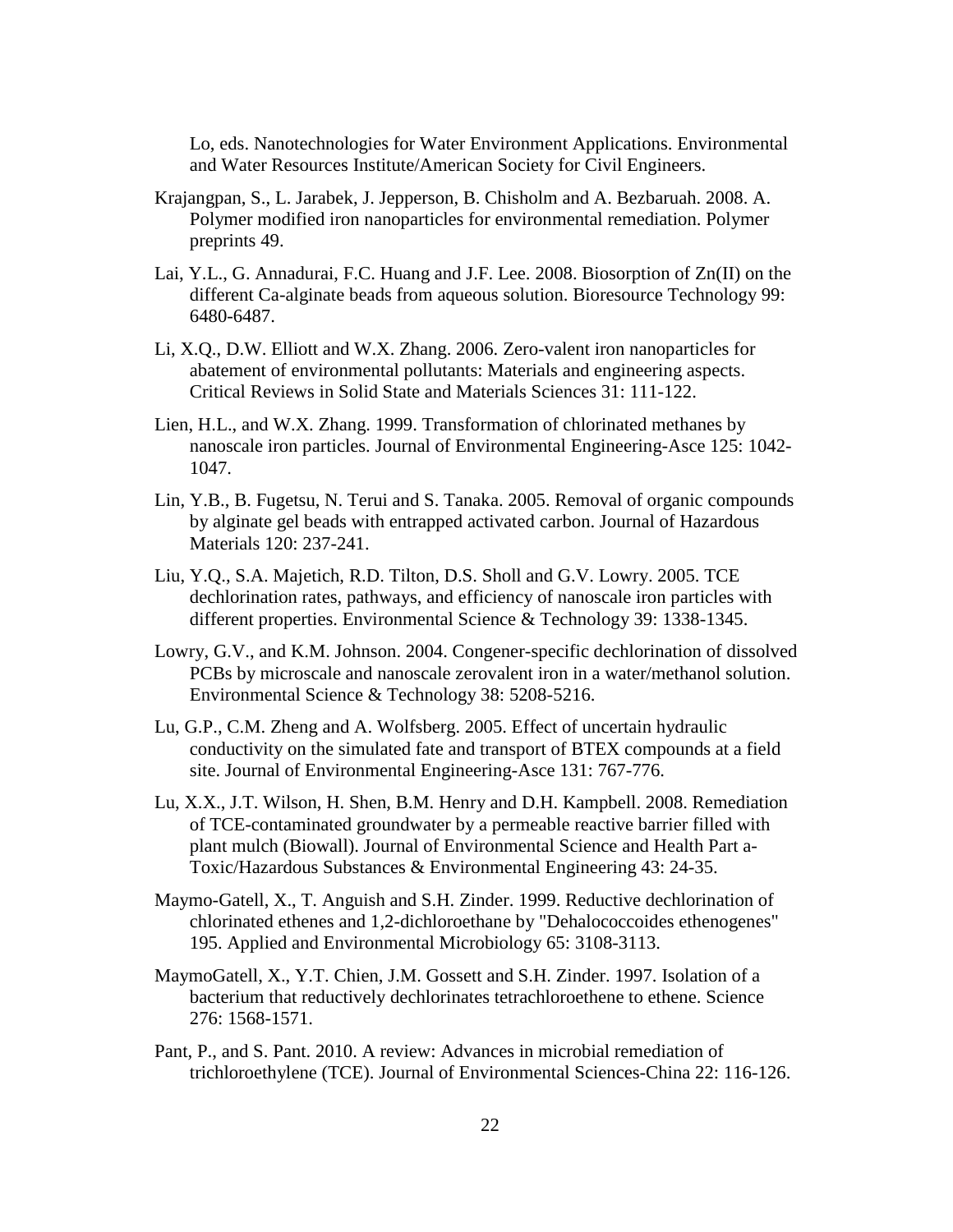- Phenrat, T., F. Fagerlund, T. Illangasekare, G.V. Lowry and R.D. Tilton. 2011. Polymer-Modified Fe(0) Nanoparticles Target Entrapped NAPL in Two Dimensional Porous Media: Effect of Particle Concentration, NAPL Saturation, and Injection Strategy. Environmental Science & Technology 45: 6102-6109.
- Pramanik, S., J. McEvoy, S. Siripattanakul and E. Khan. 2011. Effects of cell entrapment on nucleic acid content and microbial diversity of mixed cultures in biological wastewater treatment. Bioresource Technology 102: 3176-3183.
- Rivett, M.O., S. Feenstra and J.A. Cherry. 2001. A controlled field experiment on groundwater contamination by a multicomponent DNAPL: creation of the emplaced-source and overview of dissolved plume development. Journal of Contaminant Hydrology 49: 111-149.
- Schrick, B., J.L. Blough, A.D. Jones and T.E. Mallouk. 2002. Hydrodechlorination of trichloroethylene to hydrocarbons using bimetallic nickel-iron nanoparticles. Chemistry of Materials 14: 5140-5147.
- Shabnam, R. 2011. Interactions of Iron Nanoparticles with Microorganisms. p. 66. Environmental Conservation and Sciences. North Dakota State University, Fargo, ND,U.S.
- Sigma-Aldrich, I. 2007. Specification Sheet # 267953.
- Song, H., and E.R. Carraway. 2005. Reduction of chlorinated ethanes by nanosized zero-valent iron: Kinetics, pathways, and effects of reaction conditions. Environmental Science & Technology 39: 6237-6245.
- Thompson, J.M., B.J. Chisholm and A.N. Bezbaruah. 2010. Reductive Dechlorination of Chloroacetanilide Herbicide (Alachlor) Using Zero-Valent Iron Nanoparticles. Environmental Engineering Science 27: 227-232.
- Tsai, T.T., C.M. Kao and J.Y. Wang. 2011. Remediation of TCE-contaminated groundwater using acid/BOF slag enhanced chemical oxidation. Chemosphere 83: 687-692.
- USEPA. 1992. Mesaurement of purgable organic compounds in water by capillary column gas chromatography/mass spectrometry, Method 524.2, Environmental Monitoring Systems Laboratory, Office of Research and Development. United Stated Environmental Protection Agency, Ohio.
- Wang, C.B., and W.X. Zhang. 1997. Synthesizing nanoscale iron particles for rapid and complete dechlorination of TCE and PCBs. Environmental Science & Technology 31: 2154-2156.
- Wang, W., M.H. Zhou, Z.H. Jin and T.L. Li. 2010. Reactivity characteristics of poly(methyl methacrylate) coated nanoscale iron particles for trichloroethylene remediation. Journal of Hazardous Materials 173: 724-730.